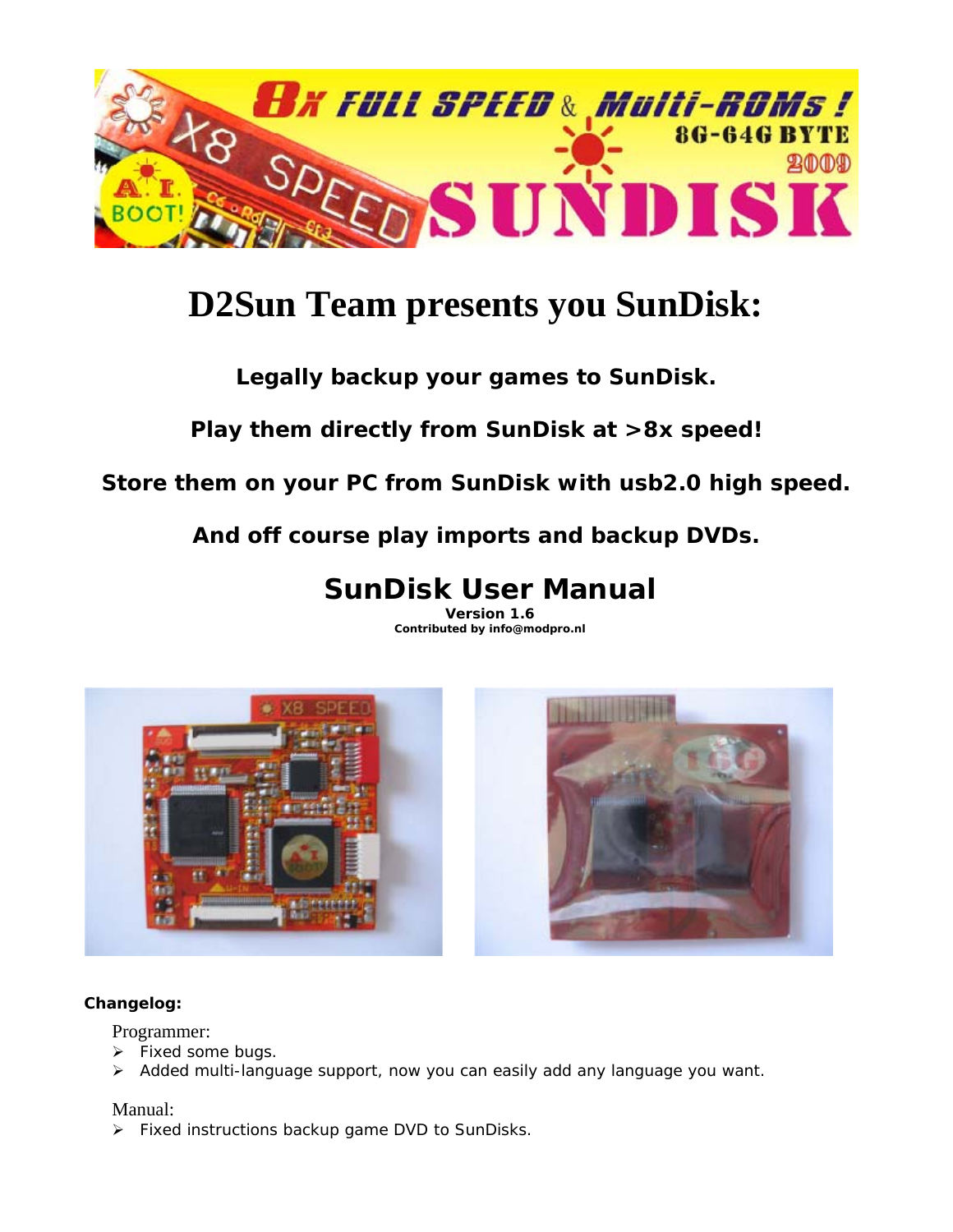## **Table of contents**

| 1.1 |                                                                    |  |
|-----|--------------------------------------------------------------------|--|
| 1.2 |                                                                    |  |
|     |                                                                    |  |
| 2.1 |                                                                    |  |
| 2.2 |                                                                    |  |
| 2.3 |                                                                    |  |
| 2.4 |                                                                    |  |
| 2.5 |                                                                    |  |
| 2.6 |                                                                    |  |
| 2.7 |                                                                    |  |
|     | 3. Controlling the SunDisk with Programmer PC tool7                |  |
| 3.1 |                                                                    |  |
| 3.2 |                                                                    |  |
| 3.3 |                                                                    |  |
| 3.4 |                                                                    |  |
| 3.5 |                                                                    |  |
| 3.6 |                                                                    |  |
| 3.7 |                                                                    |  |
|     | 4. Controlling the SunDisk with external switch configure board 17 |  |
| 4.1 |                                                                    |  |
| 4.2 |                                                                    |  |
| 4.3 |                                                                    |  |
|     | 5. Use SunDisk as a high-speed READYBOOST device for vista/win722  |  |
| 5.1 |                                                                    |  |
| 5.2 |                                                                    |  |
|     |                                                                    |  |
| 6.1 |                                                                    |  |
| 6.2 |                                                                    |  |
| 6.3 |                                                                    |  |
| 6.4 |                                                                    |  |
| 6.5 |                                                                    |  |
|     |                                                                    |  |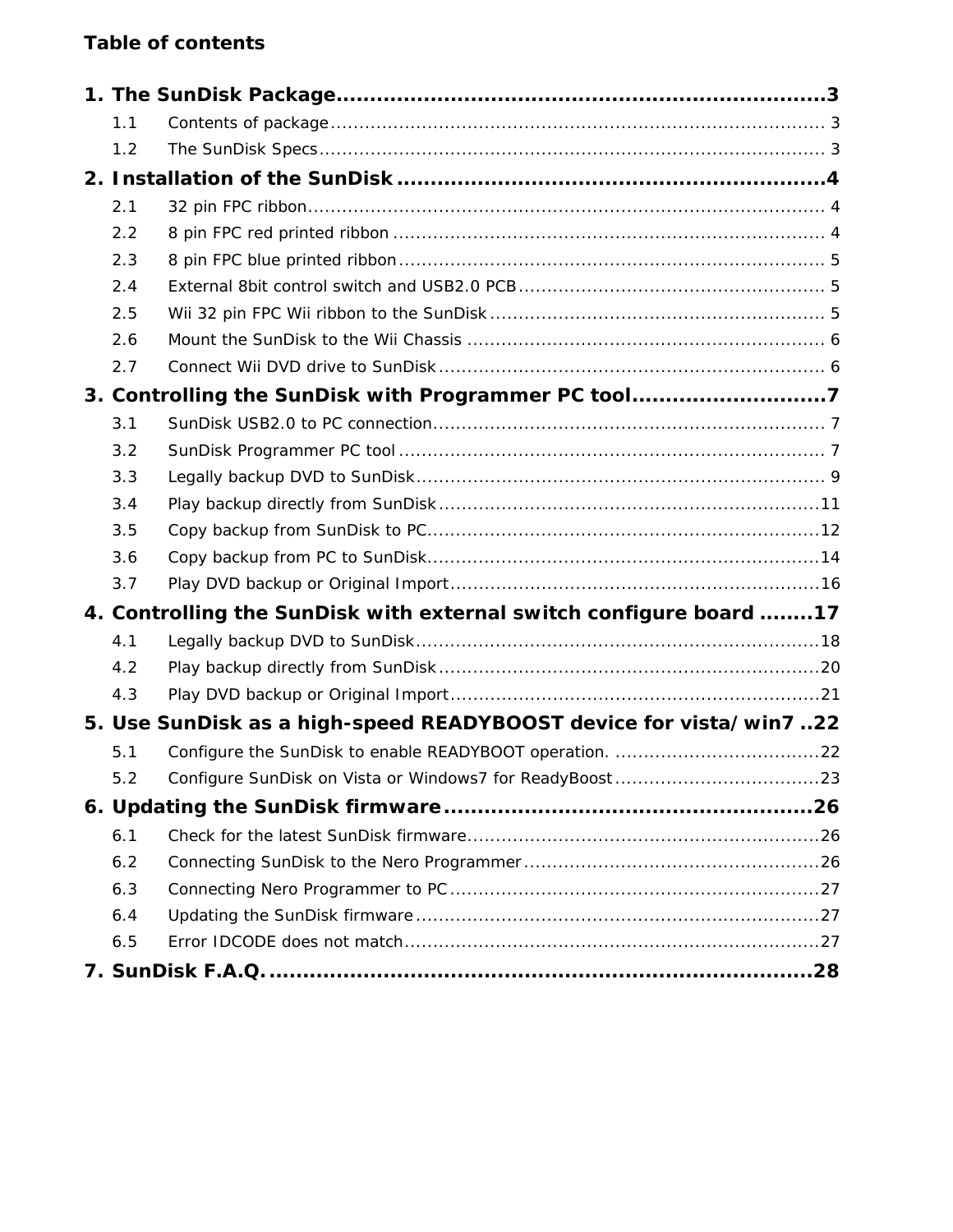## <span id="page-2-0"></span>**1. The SunDisk Package**

#### <span id="page-2-1"></span>**1.1 Contents of package**



As you can see D2Sun team took a lot of care to on packaging your pressious SunDisk. In the package you should find the following items:

- $\checkmark$  SunDisk
- $\checkmark$  Control switch / usb2.0 PCB
- $\checkmark$  8 pin FPC ribbon, red colour printed, to connect external PCB
- $\checkmark$  8 pin FPC ribbon, blue colour printend, to connect to nero programmer
- 32 pin FPC ribbon to connect SunDisk on Wii DVD
- $\checkmark$  1 3M sticker to secure your SunDisk on the Wii chassis
- $\checkmark$  1 sticker with the download url

#### <span id="page-2-2"></span>**1.2 The SunDisk Specs**

- Plug and play100% solderless
- A.I. Boot for auto region detect, support JAP/USA/KOR/EUR
- Support all current generation Wii's
- Support DVD5/DVD9 games
- Support homebrew ROMs
- Support GC games
- Support all Wii games from same region
- Support partial Wii games from different region *(imports)*
- Come with LED indication on board
- Support USB update of CPLD core and EEPROM firmware, never outdated.
- Come with external switch configure board
- Come with PC software tool for full management of the SunDisk
- The K1 for select run Wii DVD drive or SUNDISK
- The K2 for backup your Wii & GC games to SUNDISK
- The K3 for select SUNKEY enable or disable
- The K4 for select allow game upgrade or not
- The K5 K8 for select SUNDISK game bank for backup/play
- Running noise : ZERO
- Lifetime : > 20 years
- Running speed: >8X , backup one D5 game just need 15minutes
- Built in memory size : from 8GByte ~ 64Gyte
- Data transfer : USB 2.0 high speed
- Support PC configure and external switch configure, choose which you like  $\circledcirc$
- can be used as Wii drive or PC SSD, has dual working mode, choose by yourself
- can be used as high-speed READYBOOST(NTFS format) device under the VISTA and WIN7
- compatible with VISTA, and WIN7 64bit system
- **8 Gbyte version can store 1 x DVD5 or 1 x DVD9 at the same time.**

**16Gbyte version can store 3 x DVD5 or 1 x DVD9 and 1 x DVD5 at the same time.** 

**32Gbyte version can store 6 x DVD5 at the same time (D9 uses 2 banks).** 

**64Gbyte version can store 12 x DVD5 at the same time (D9 uses 2 banks).**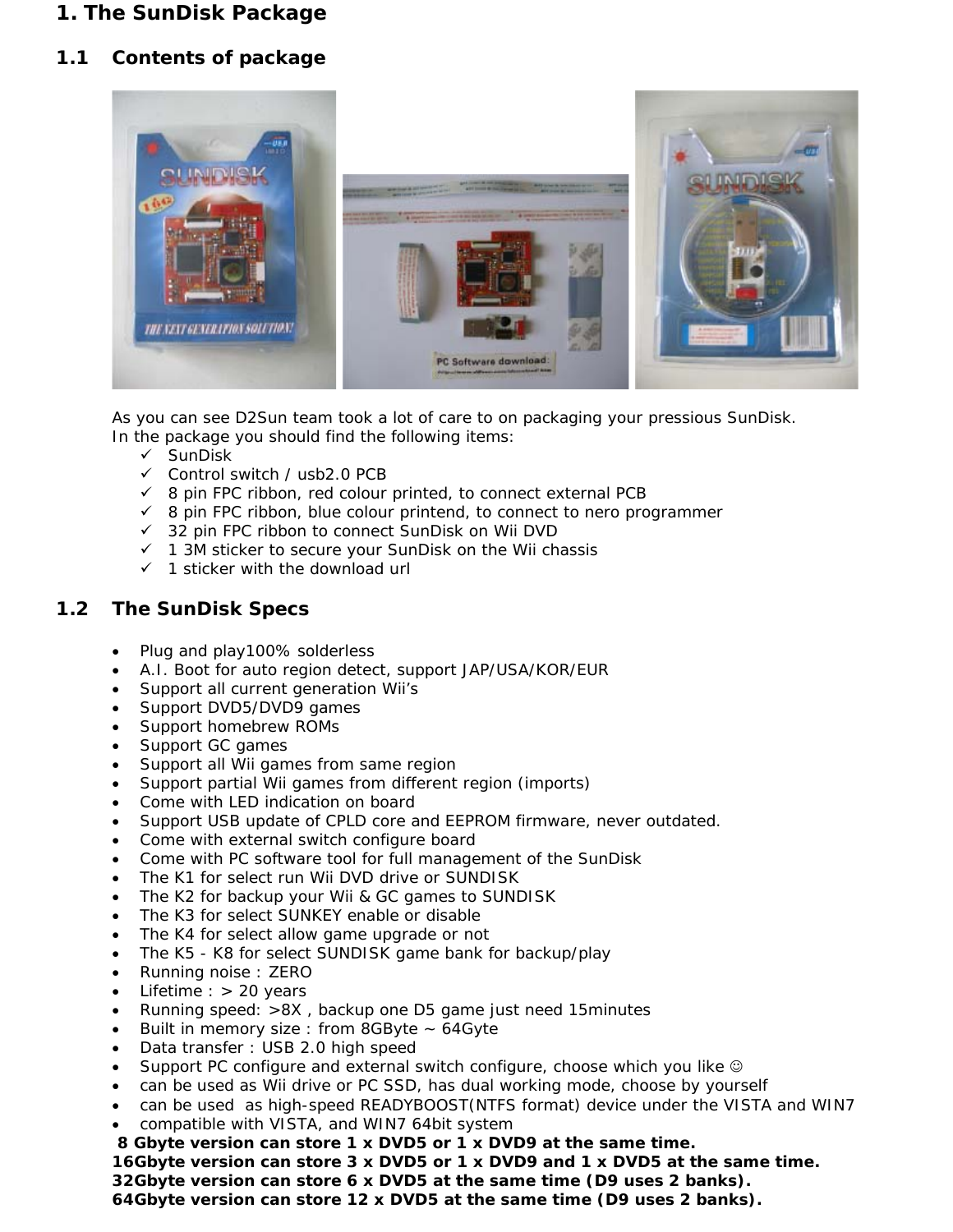## <span id="page-3-0"></span>**2. Installation of the SunDisk**

Installation of the SunDisk is very easy, in this chapter we briefly cover the step of installation. If you run into issues, just find us at our [forum@wiinews.](http://wiinewz.com/forums/sundisk/)

#### <span id="page-3-1"></span>**2.1 32 pin FPC ribbon**

The 32 pin FPC ribbon is to connect the SunDisk to the Wii DVD drive. Gently open the socket on the SunDisk which is tagged as "DVD" and slide in the ribbon correctly with the blue tagged side up. Gently close the socket.



## <span id="page-3-2"></span>**2.2 8 pin FPC red printed ribbon**

Now connect the 8 pin red printed ribbon to the SunDisk, metal pins up.

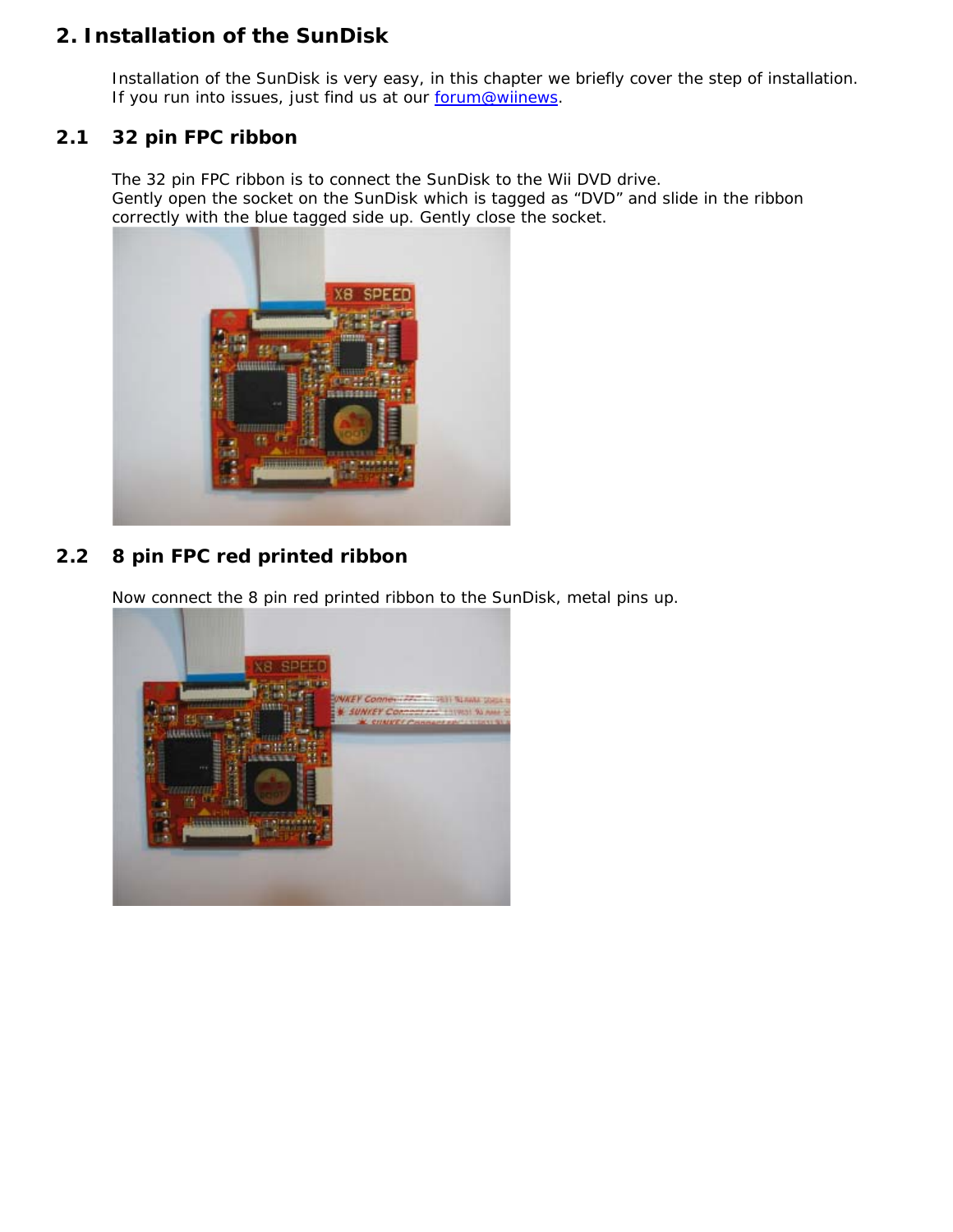#### <span id="page-4-0"></span>**2.3 8 pin FPC blue printed ribbon**

Now connect the 8 pin red printed ribbon to the SunDisk. Metal pins up.



## <span id="page-4-1"></span>**2.4 External 8bit control switch and USB2.0 PCB**

Connect the external PCB to the 8 pin red printed ribbon, metal pins up.



#### <span id="page-4-2"></span>**2.5 Wii 32 pin FPC Wii ribbon to the SunDisk**

The 32 pin FPC ribbon is to connect the SunDisk to the Wii DVD drive. Gently open the socket on the SunDisk which is tagged as "W-IN" and slide in the ribbon correctly with the blue tagged side up. Gently close the socket.

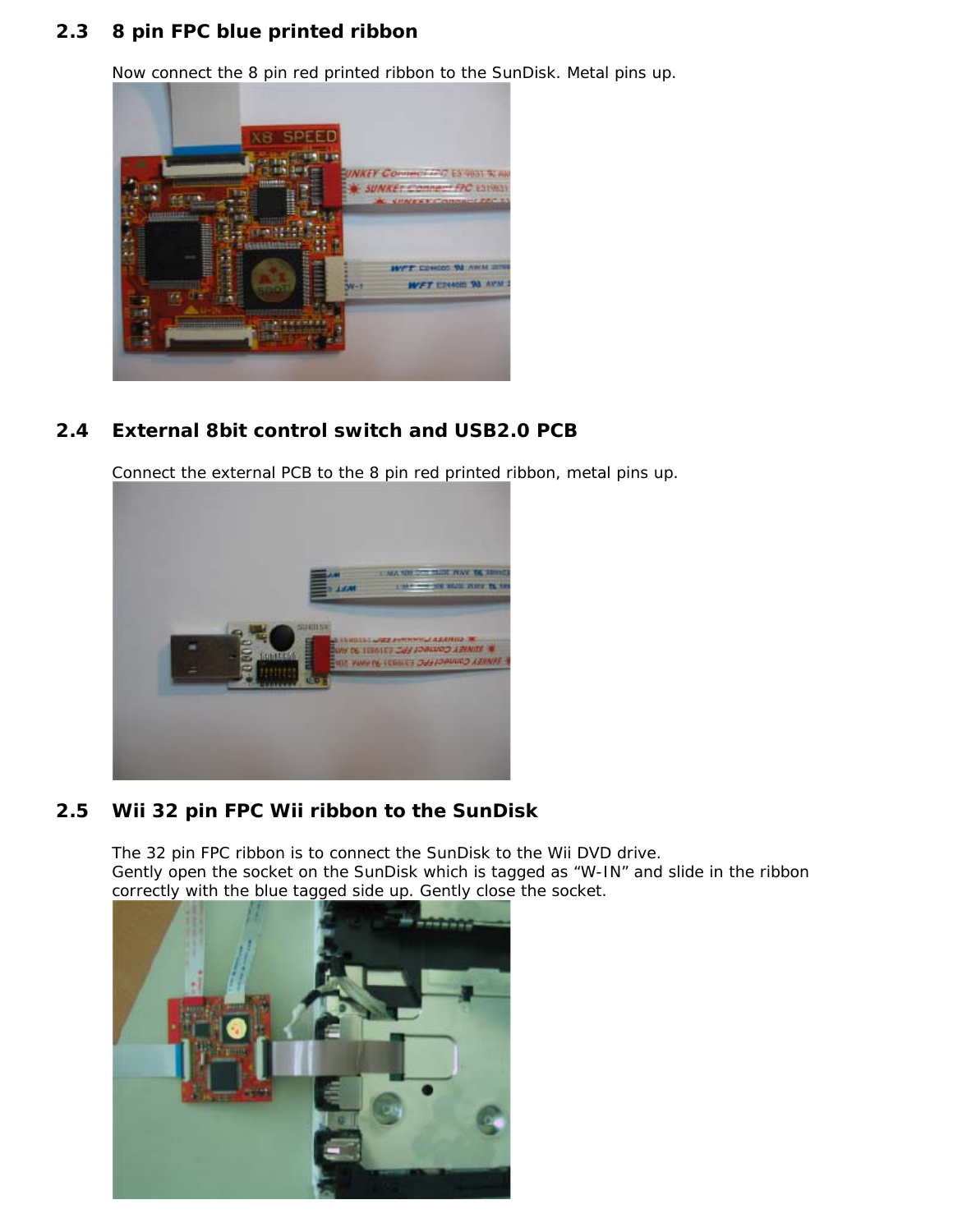#### <span id="page-5-0"></span>**2.6 Mount the SunDisk to the Wii Chassis**

Place the SunDisk on the chassis of the Wii and mount it with the supplied sticker.



#### <span id="page-5-1"></span>**2.7 Connect Wii DVD drive to SunDisk**

Next, connect the 32 pin ribbon to the socket on the Wii DVD drive, gently close the socket (do not force, if not closes easily then the ribbon is not correct placed in the socket.



Now you can continue with re-assembling your Wii.

For example, you could use the gamecube memory slot or the usb port to lead the flat cables outside the Wii.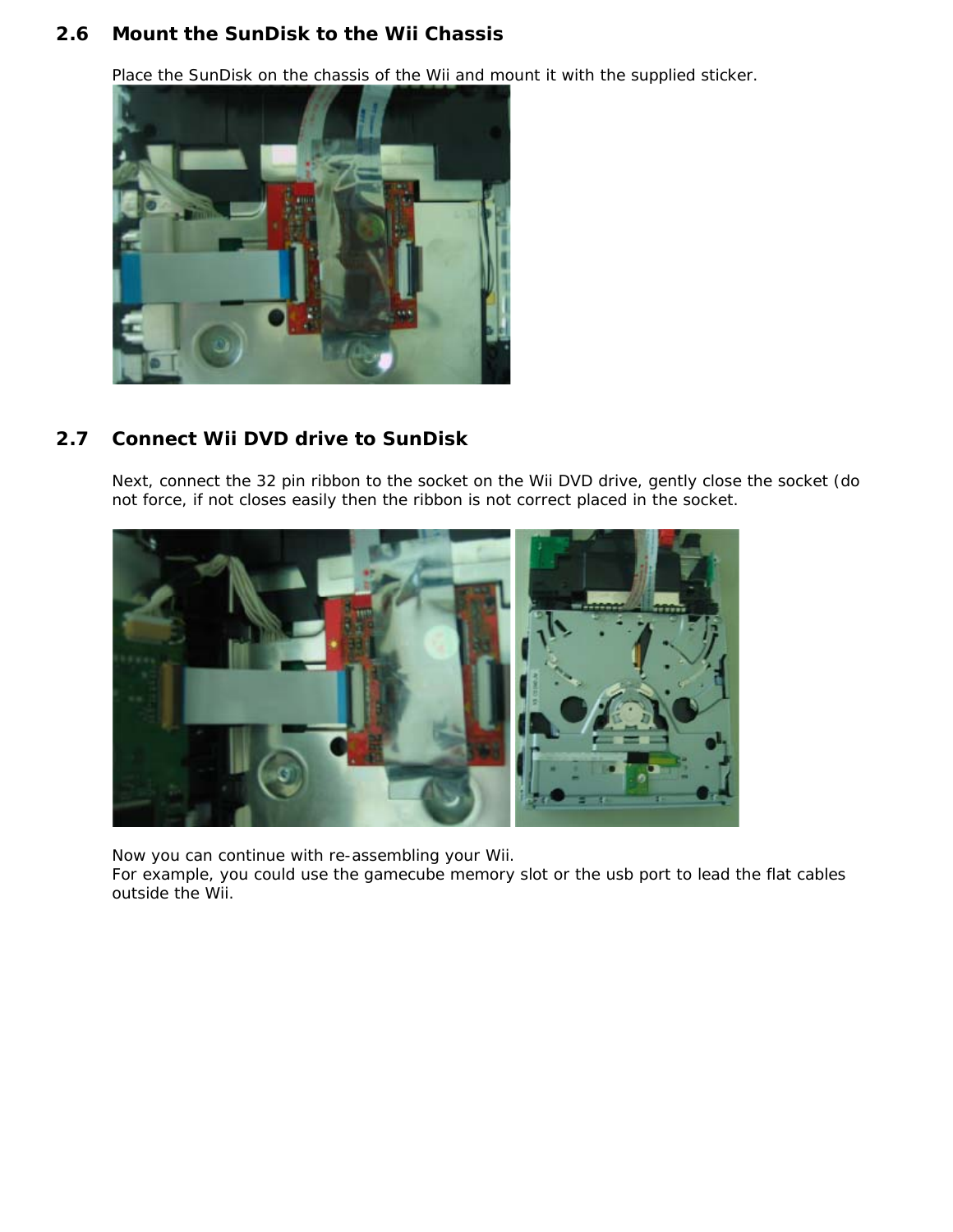## <span id="page-6-0"></span>**3. Controlling the SunDisk with Programmer PC tool**

You can manage your SunDisk with the SunDisk Programmer PC tool. This tools allows you to configure and do all tasks of your SunDisk without the use of the 8bit switchboard, al you need is a PC with a fast speed USB2.0 port.

#### <span id="page-6-1"></span>**3.1 SunDisk USB2.0 to PC connection**

Connect the usb2.0 port residence on the external PCB directly into an usb2.0 port of your pc. The first time you connect the SunDisk via an usb2.0 port to Windows will detect it as an USB Mass Storage Device and will install it automatically.



#### <span id="page-6-2"></span>**3.2 SunDisk Programmer PC tool**

The SunDisk Programmer is designed to manage your SunDisk by using your PC. With this tool you can adjust *ALL* configuration settings of your SunDisk.

Beside the management of the SunDisk configuration the SunDisk Programmer is also used to copy your games with high speed usb2.0 from the SunDisk to your PC and around.

Download the latest version of the SunDisk Programmer tool at the download section of the D2Sun's website *[\(http://www.d2sun.com/download.htm\)](http://www.d2sun.com/download/SUNDISK_Programmer_V1.3.rar).*(This manual reflects version 1.5 ) After downloading unpack the archive and find the 'SUNDISK Programmer' tool.

A note for vista and Windows7 users;

In order to use the programmer PC tool on Vista or Windows7 you need to set the compatibility via properties of the programmer file to "Windows XP (Services Pack 3)".

| SUNDISK Programmer V1.5 Properties                                                                                                                                                                     |  |  |  |  |  |  |
|--------------------------------------------------------------------------------------------------------------------------------------------------------------------------------------------------------|--|--|--|--|--|--|
| Compatibility<br>General<br>Details Previous Versions<br>Security                                                                                                                                      |  |  |  |  |  |  |
| If you have problems with this program and it worked correctly on<br>an earlier version of Windows, select the compatibility mode that<br>matches that earlier version.<br>Help me choose the settings |  |  |  |  |  |  |
| Compatibility mode                                                                                                                                                                                     |  |  |  |  |  |  |
| V Run this program in compatibility mode for:                                                                                                                                                          |  |  |  |  |  |  |
| Windows XP (Service Pack 3)                                                                                                                                                                            |  |  |  |  |  |  |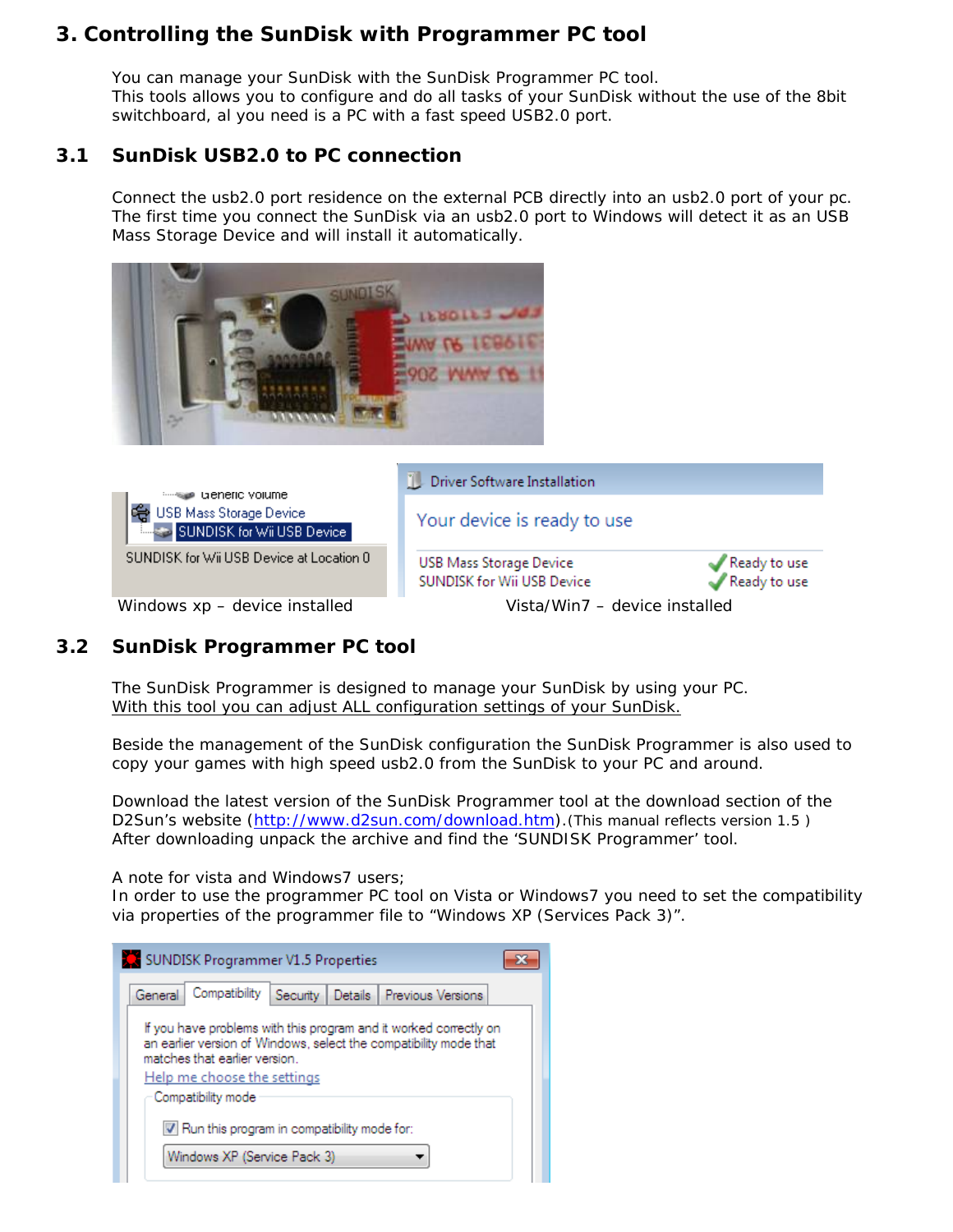There is no need to install anything on your PC, you can use this tool by simple execute it (click on it).

| SUNDISK PROGRAMMER V1.6                                                                              |                                 | $\Box$ $\Box$ $\mathbf{x}$ |
|------------------------------------------------------------------------------------------------------|---------------------------------|----------------------------|
| Select File To Burn:                                                                                 |                                 | www.D2SUN.com              |
|                                                                                                      |                                 | Select                     |
| Configuration( SunDisk Not Detect )                                                                  | $PC$ -> SunDisk                 | Verify                     |
| $\Box$ Use PC Config<br>□ Key Stop<br>O PAL<br>$\Box$ Upgrade Lock<br>$\Box$ Play DVD<br><b>CUSA</b> | $SunDisk \rightarrow PC$        |                            |
| □ Backup DVD<br>$\circ$ Jap<br>$\Box$ Region Lock                                                    |                                 | Stop                       |
| $C$ KOR<br>Save Config                                                                               | $\Box$ Copy Verify              | Exit                       |
| 4.7G BANK 0<br>English<br>$\vert \nabla \vert$<br>$ \mathbf{v} $                                     | Wii Mode<br>SSD/ReadyBoost Mode |                            |
| Select <br>BANK<br>K5<br>K8<br>Game Title<br>K6<br>K7                                                |                                 |                            |
|                                                                                                      |                                 |                            |
|                                                                                                      |                                 |                            |
|                                                                                                      |                                 |                            |
|                                                                                                      |                                 |                            |
| m.<br>∢                                                                                              |                                 | Þ                          |
|                                                                                                      |                                 |                            |
|                                                                                                      |                                 |                            |

When started without the SunDisk connected the tool will indicate 'SUNDisk Not Detect'. Configuration( SunDisk Not Detect )–

As soon as you connect the SunDisk the tool will change status to '**SUNDisk Ready Now'**. Configuration( SunDisk 16G Ready Now )-

Configuration( SunDisk 32G Ready Now )-

It will also tell you which SunDisk version is found (8, 16, 32 or 64G).

When you're done with the settings you can leave the SunDisk connected to the PC. As soon as you power up the Wii the programmer will give status 'SUNDisk Not Detect' When you power down the Wii the programmer will detect the SunDisk again.

#### **Language selection and adding**

Since version 1.6 of the programmer, you now can add and select your referenced language.

|             | Save Config | $\in$ KOR          |  |
|-------------|-------------|--------------------|--|
| 4.7G BANK 0 |             | English            |  |
| Select      | BANK        | Default<br>English |  |
|             |             |                    |  |
|             |             |                    |  |

If you want to add your custom language to the Programmer all you have to do is add the translation to the Language.txt which is in the same directory of the programmer tool. Just make sure you keep the words in correct order to avoid freaky mix up of the words.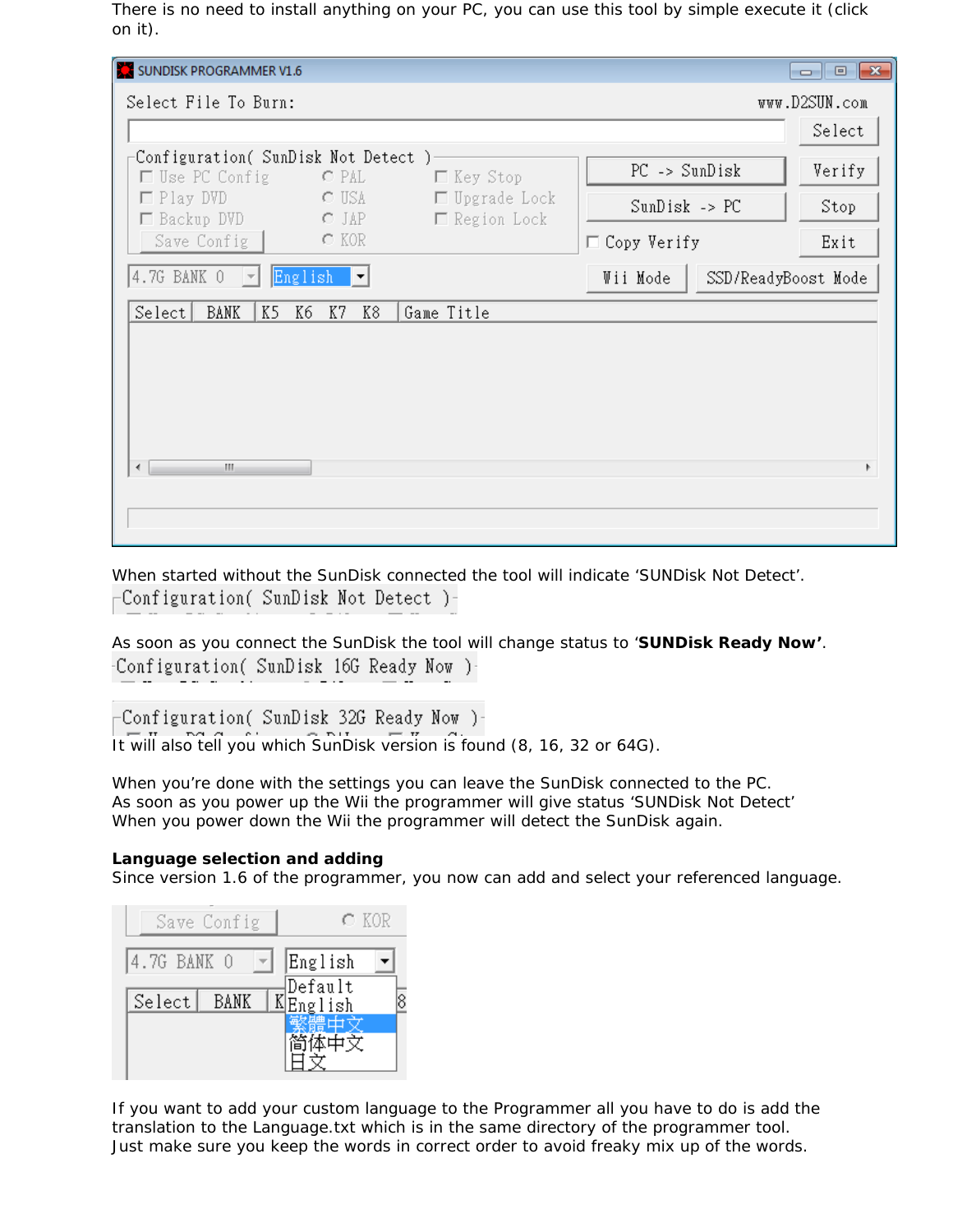#### <span id="page-8-0"></span>**3.3 Legally backup DVD to SunDisk**

With the SunDisk you can make backups of Wii and GameCube games directly from the Wii DVD drive to the memory of the SunDisk. With this feature you're able to save the lifetime of your originals and play those without any noise of the wii DVD drive at full speed (>8x).

Time taken by the backup process is depending on the type of DVD (SL / DL / original / backup), media quality, ISO data size, and some other factors of influence.

*Wii Sports (original) took us 15 minutes to backup to the SunDisk. SSBB (DL, original) took us 23 minutes to backup to the SunDisk.* 

#### DL games

SunDisk has full support for Dual Layer *(DVD9)* Games.

The upload of a DVD9 to SunDisk will use 2 banks in total, first bank for the first layer and the second bank for second layer. This is fully automatically managed by the SunDisk. Just make sure that you select bank 0 or 1 for a DL game because there needs to be a 'next' bank for the second layer!

- 1) Connect the SunDisk via usb2.0 to your PC OR if already connected, power down the Wii.
- 2) Start SunDisk Programmer tool; wait for status 'SUNDisk Ready Now'.

|  |  | Configuration [SunDisk 16G Ready Now] |  |  |
|--|--|---------------------------------------|--|--|
|  |  |                                       |  |  |

3) Select by clicking the following configuration settings to be active: **SUNDisk Configuration** 

 $\nabla$  Use PC Config

- $\nabla$  Play DVD
- $\nabla$  Backup DVD
- 4) Select the memory bank to store the backup: (*bank 0 in example*)

| Select |   | BANK   K5 K6 K7 K8 |
|--------|---|--------------------|
| 大大大    | п | OFF OFF OFF OFF    |
|        |   | OFF OFF OFF ON     |
|        |   | OFF OFF ON OFF     |

5) Now click on 'Save Config', the tool will respond with 'Save OK'. **Save Config** 

Save OK

6) Power on the wii and insert DVD to backup to SunDisk.

The backup of your DVD to SunDisk will now start automatically.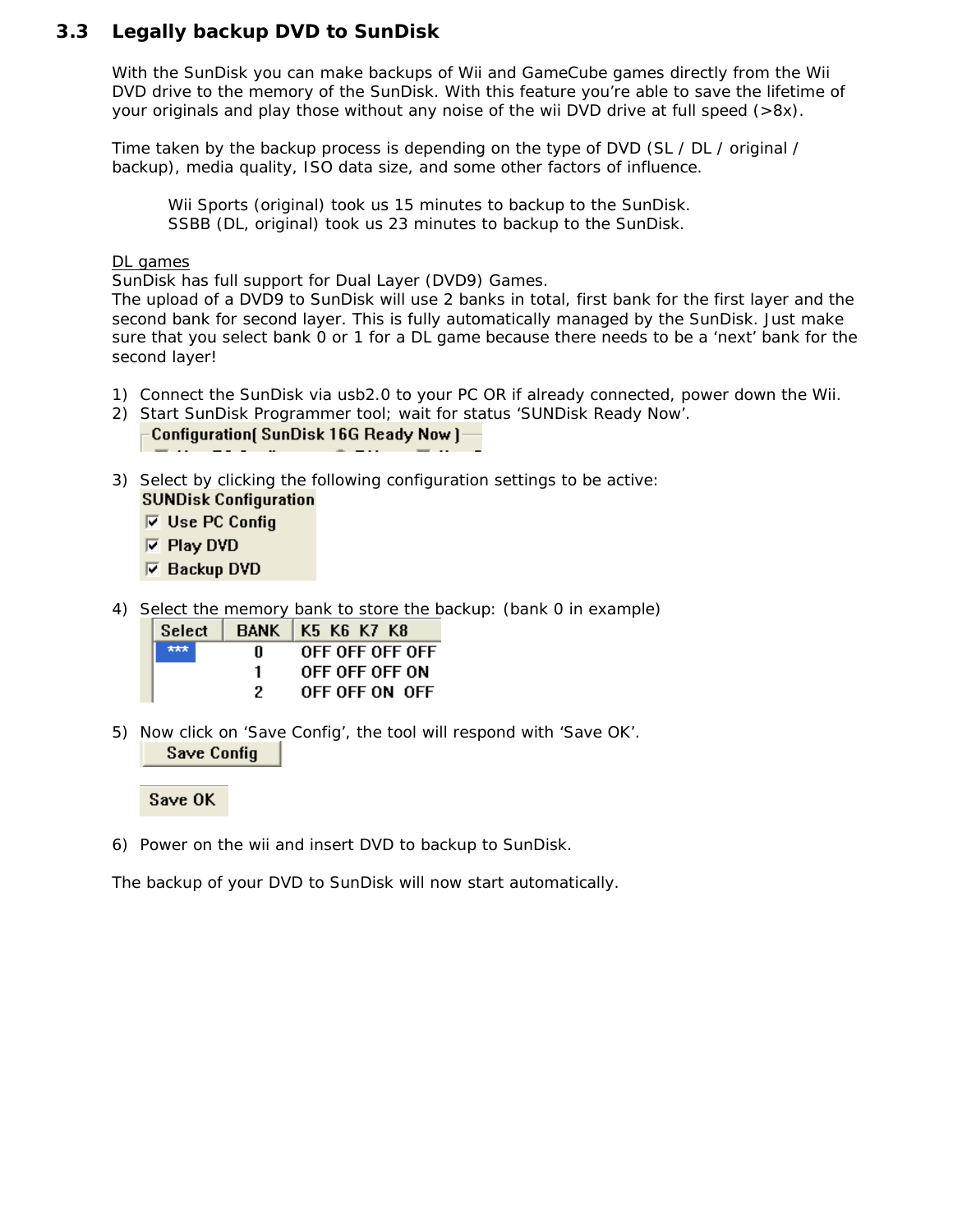When booted and after inserting the DVD the control PCB starts flashing the led light (pattern: on, on, on, off) indicating the backup is now in progress.



Wait until the control PCB stops flashing the led light, when it does the backup is finished. Now you can eject the DVD from the Wii.

If the flashing pattern changes to on, off, on, off it means an error has occurred. This can happen for example when your laser or DVD is dirty / damaged.

#### SunDisk 8GB version

SunDisk 8GB version has only 1 bank (0), but through SunDisk's special handle you can still upload an DVD9 to the memory and play or dump it without any issues!

Now you can choose to play the backup from the SunDisk (*see 'Play backup directly from SunDisk'*) or copy the backup to your pc in ISO format (*see 'Copy backup from SunDisk to P'C*). If you already have a backup ISO on your pc you can copy it to the memory of the SunDisk *(see 'Copy backup from PC to SunDisk')* in order to play the game with high speed loading  $( >8x).$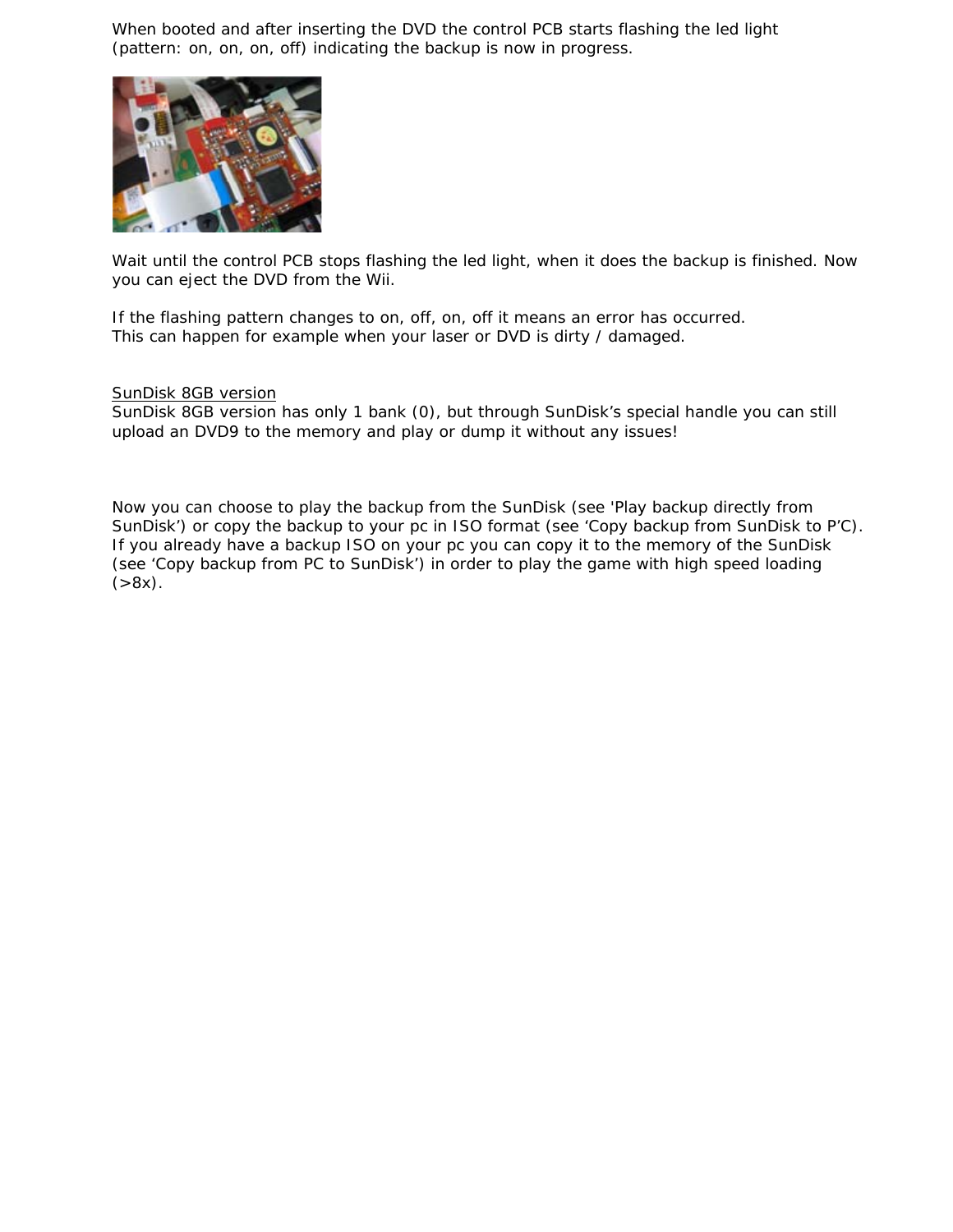#### <span id="page-10-0"></span>**3.4 Play backup directly from SunDisk**

As soon as you have one or more titles stored on the SunDisk you are ready to play them directly from the SunDisk. In order to do this you have to make sure SunDisk is set to be active and select the desired game to activate appropriate memory bank.

- 1) Connect the SunDisk via usb2.0 to your PC OR if already connected, power down the Wii.
- 2) Start SunDisk Programmer tool; wait for status 'SUNDisk Ready Now'. Configuration( SunDisk 16G Ready Now )-
- 3) Select by clicking the following configuration settings to be active:



If you just made your backup it means that you have to deselect the previously selected options to reflect the correct configuration.

4) Click your mouse in front of the row of the bank you want to set active to play.

| <b>Select</b> | <b>BANK</b> | K5 K6 K7 K8     | <b>Game Title</b> |
|---------------|-------------|-----------------|-------------------|
| ***           | 0           | OFF OFF OFF OFF | Wii-RHAP01-FUR    |
|               |             | OFF OFF OFF ON  | Wii-RSPP01-EUR    |
|               | 2           | OFF OFF ON OFF  | Wii-RZTP01-EUR    |
|               |             |                 |                   |
|               |             |                 |                   |
| <b>Select</b> | <b>BANK</b> | K5 K6 K7 K8     | <b>Game Title</b> |
|               | n           | OFF OFF OFF OFF | Wii-RHAP01-EUR    |
| ***           | 1           | OFF OFF OFF ON  | Wii-RSPP01-EUR    |
|               | 2           | OFF OFF ON OFF  | Wii-RZTP01-EUR    |
|               |             |                 |                   |

| Select |    | BANK   K5 K6 K7 K8 | <b>Game Title</b> |
|--------|----|--------------------|-------------------|
|        | н. | OFF OFF OFF OFF    | WII-RHAP01-FUR    |
|        |    | OFF OFF OFF ON     | Wii-RSPP01-EUR    |
| 大大大    |    | OFF OFF ON OFF     | Wii-RZTP01-EUR    |

5) Now click on 'Save Config', the tool will respond with 'Save OK'. **Save Config** 



6) Power on the wii, watch the game appear in the disc-channel. Now start the game and play it with high speed from your SunDisk.

In order to select one of the other games residents on the SunDisk just repeat this process and select the desired memory bank.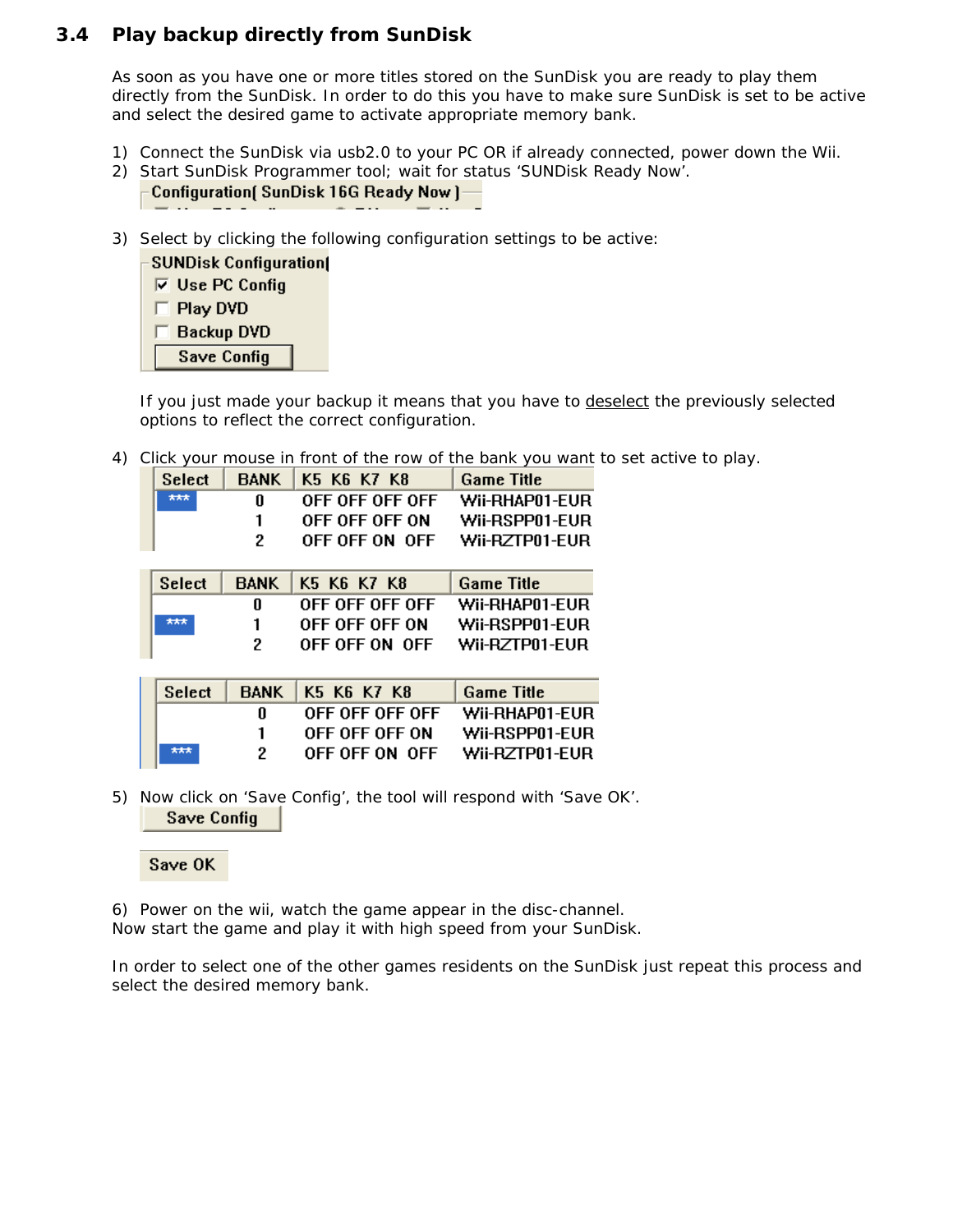#### <span id="page-11-0"></span>**3.5 Copy backup from SunDisk to PC**

As soon as you have one or more titles stored on the SunDisk you are ready to save them in ISO format on your PC. This process is very fast because of the usb2.0 high speed connection between de SunDisk and the PC.

*Wii Sports (DVD5) took us 4 minutes to store from SunDisk to PC. SSBB (DVD9/DL) took us 6 minutes to store from SunDisk to PC.* 

- 1) Connect the SunDisk via usb2.0 to your PC OR if already connected, power down the Wii.
- 2) Start SunDisk Programmer tool; wait for status 'SUNDisk Ready Now'.



3) Select the memory bank you want to copy to your PC:



4) Now click the 'SUNDisk -> PC' button, a pop up window will prompt you.



5) Select the desired filename for the ISO to store on your pc, the programmer will suggest the game title-id as filename for you.

| File name:     | Wi-RHAP01-EUR          | Open   |
|----------------|------------------------|--------|
| Files of type: | [ISO FILE(".ISO,".BIN) | Cancel |

6) Click on "Open".

| Upen |
|------|
|      |

7) Select the correct format for the ISO (DVD5, DVD9, GC).

| <b>BACKUP TO PC:</b>    |  |
|-------------------------|--|
| $\degree$ 1.5G ( GC )   |  |
| $6.4.7G$ ( Wii D5 )     |  |
| $\circ$ 8.5G ( Wii D9 ) |  |
|                         |  |

8) Hit enter to start the copy from SunDisk to PC process.

| Ш                                    |         |
|--------------------------------------|---------|
| Сору  4672                           | 0:00:32 |
| --------------------- <b>-------</b> |         |

Optional you can select the 'Copy Verify' option before you start copying to let the tool verify the copy process.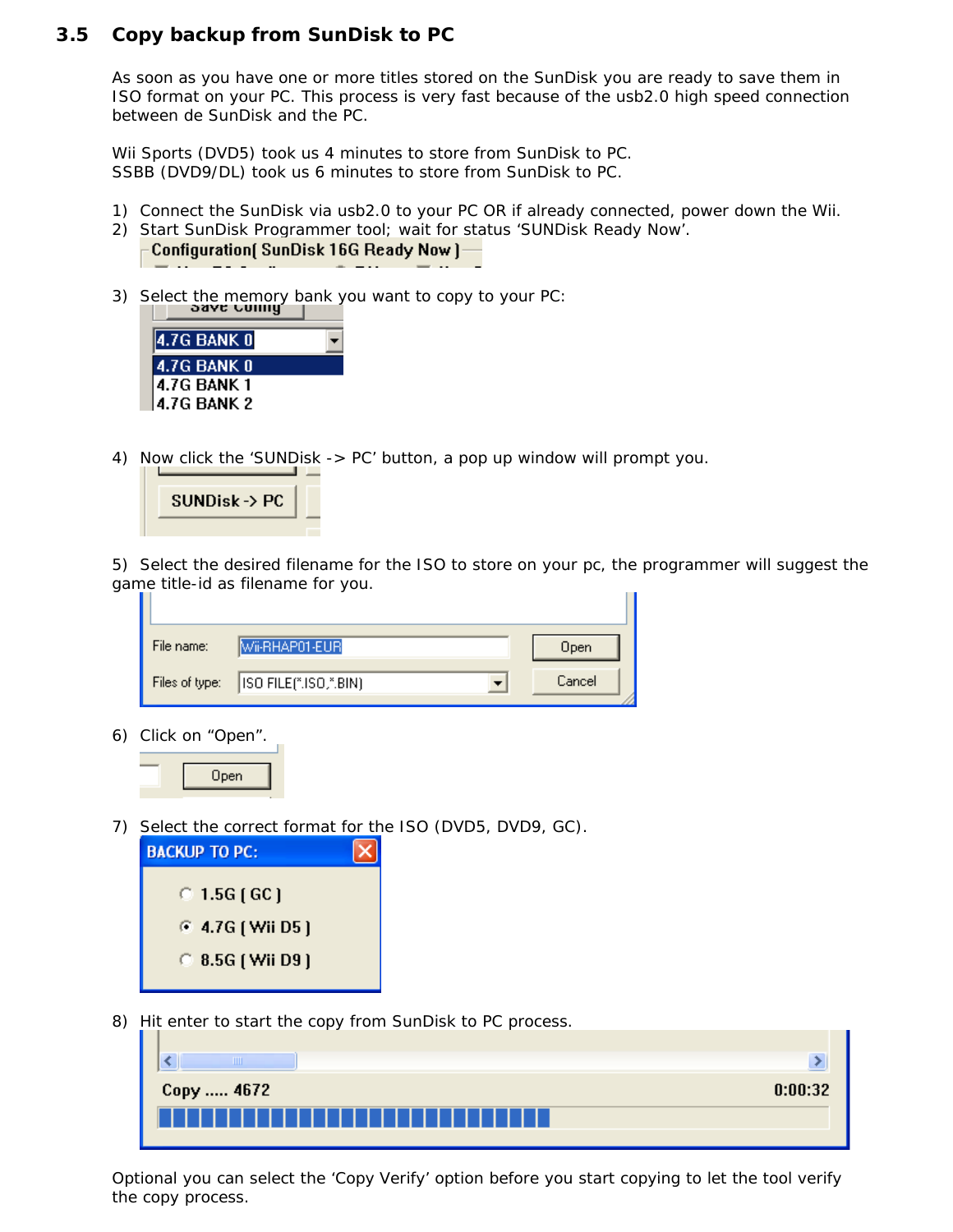

Now the progress indicator will start to run, the ISO is now copied from your SunDisk to your PC in ISO format.

9) When it finished it will pop up and window to indicate so.

| <b>SUNDISK Programmer V1.5</b> |  |  |  |
|--------------------------------|--|--|--|
| Completed!                     |  |  |  |
|                                |  |  |  |
|                                |  |  |  |
|                                |  |  |  |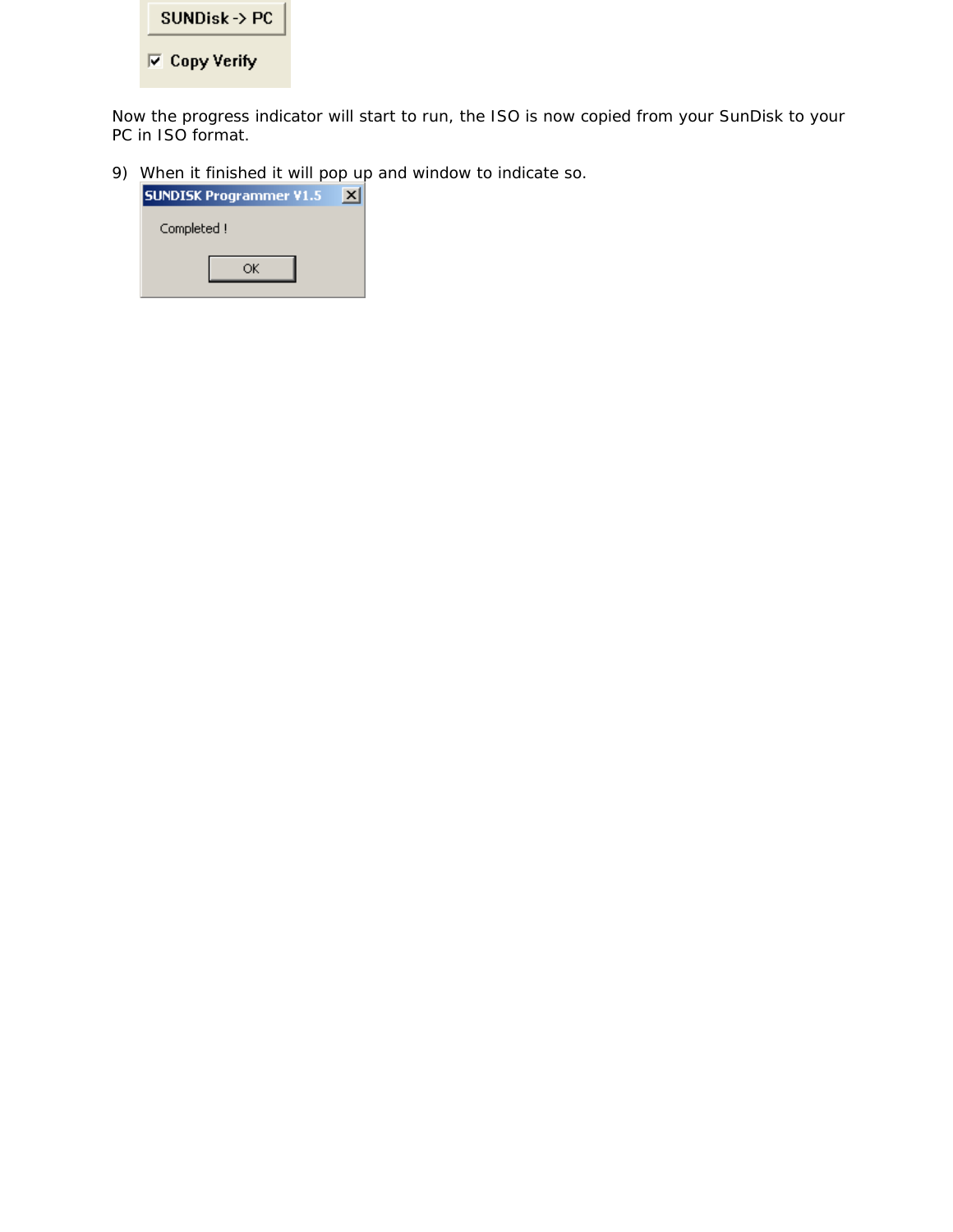#### <span id="page-13-0"></span>**3.6 Copy backup from PC to SunDisk**

One of the main features of the SunDisk is that you can copy games from your PC to the SunDisk in order to play them at high speed directly from the SunDisk.

- 1) Connect the SunDisk via usb2.0 to your PC OR if already connected, power down the Wii.
- 2) Start SunDisk Programmer tool; wait for status 'SUNDisk Ready Now'. Configuration [SunDisk 16G Ready Now ]-
- 3) Select the memory bank to store the ISO on SunDisk:



4) Use the Select button to browse and select the ISO on your PC which you want to store on the SunDisk.

| <b>Select File To Burn:</b>     |                       |                                 |               |
|---------------------------------|-----------------------|---------------------------------|---------------|
|                                 |                       |                                 | <b>Select</b> |
| $\cdots$                        |                       |                                 |               |
| Open                            |                       |                                 |               |
| Look in: $\boxed{\bigcirc}$ iso |                       | ← 白び雨 →<br>$\blacktriangledown$ |               |
| demo1.iso                       |                       |                                 |               |
| demo2.iso<br>demo3.iso          |                       |                                 |               |
|                                 |                       |                                 |               |
|                                 |                       |                                 |               |
|                                 |                       |                                 |               |
| File name:                      | demo1.iso             | Open                            |               |
| Files of type:                  | ISO FILE(*.ISO,*.BIN) | Cancel                          |               |

5) Now click the 'PC -> SUNDisk' button to start the copy from PC to SunDisk.



Optional you can select the 'Copy Verify' option before you start copying to let the tool verify the copy process.

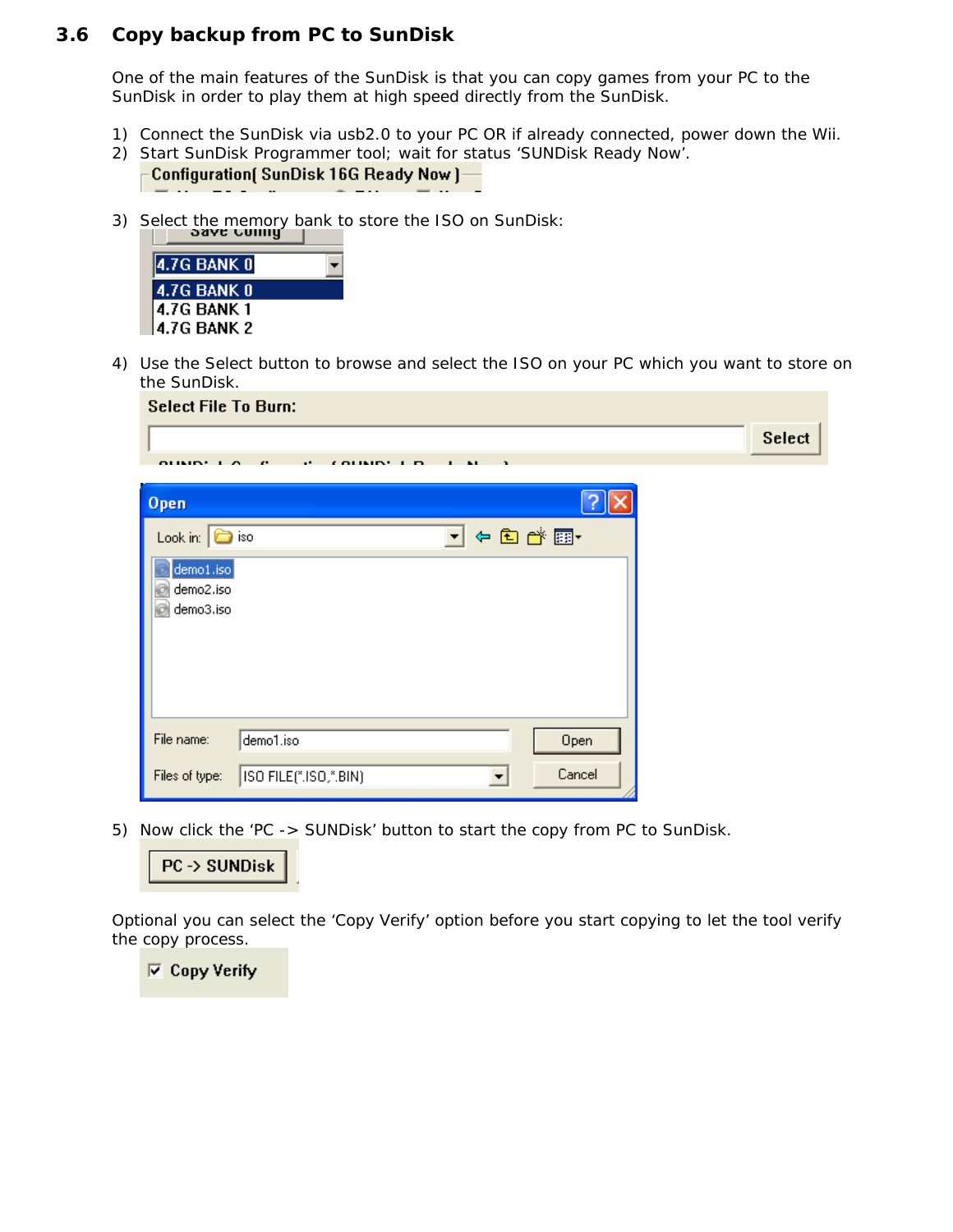6) Hit enter to start the copy from SunDisk to PC process. Now the progress indicator will start to run, the ISO is now copied to your SunDisk.

| <b>Select</b>          | <b>BANK</b>    | K5 K6 K7 K8     | <b>Game Title</b> |  |
|------------------------|----------------|-----------------|-------------------|--|
|                        | $\bf{0}$       | OFF OFF OFF OFF | Wii-RHAP01-EUR    |  |
| ***                    |                | OFF OFF OFF ON  | Wii-RSPP01-EUR    |  |
|                        | $\overline{c}$ |                 | Copying           |  |
|                        |                |                 |                   |  |
|                        |                |                 |                   |  |
|                        |                |                 |                   |  |
|                        |                |                 |                   |  |
| ∢                      | <b>TITLE</b>   |                 | ⋟                 |  |
|                        |                |                 |                   |  |
| 0:00:18<br>Сору  33947 |                |                 |                   |  |
|                        |                |                 |                   |  |
|                        |                |                 |                   |  |

When it finished it will pop up and window to indicate so.

| <b>SUNDISK Programmer V1.5</b> |  |
|--------------------------------|--|
| Completed !                    |  |
|                                |  |

After the copy process is finished, you can for example re/set the SunDisk configuration in order to play the newly copied game directly from SunDisk (*see 'Play backup directly from SunDisk'*).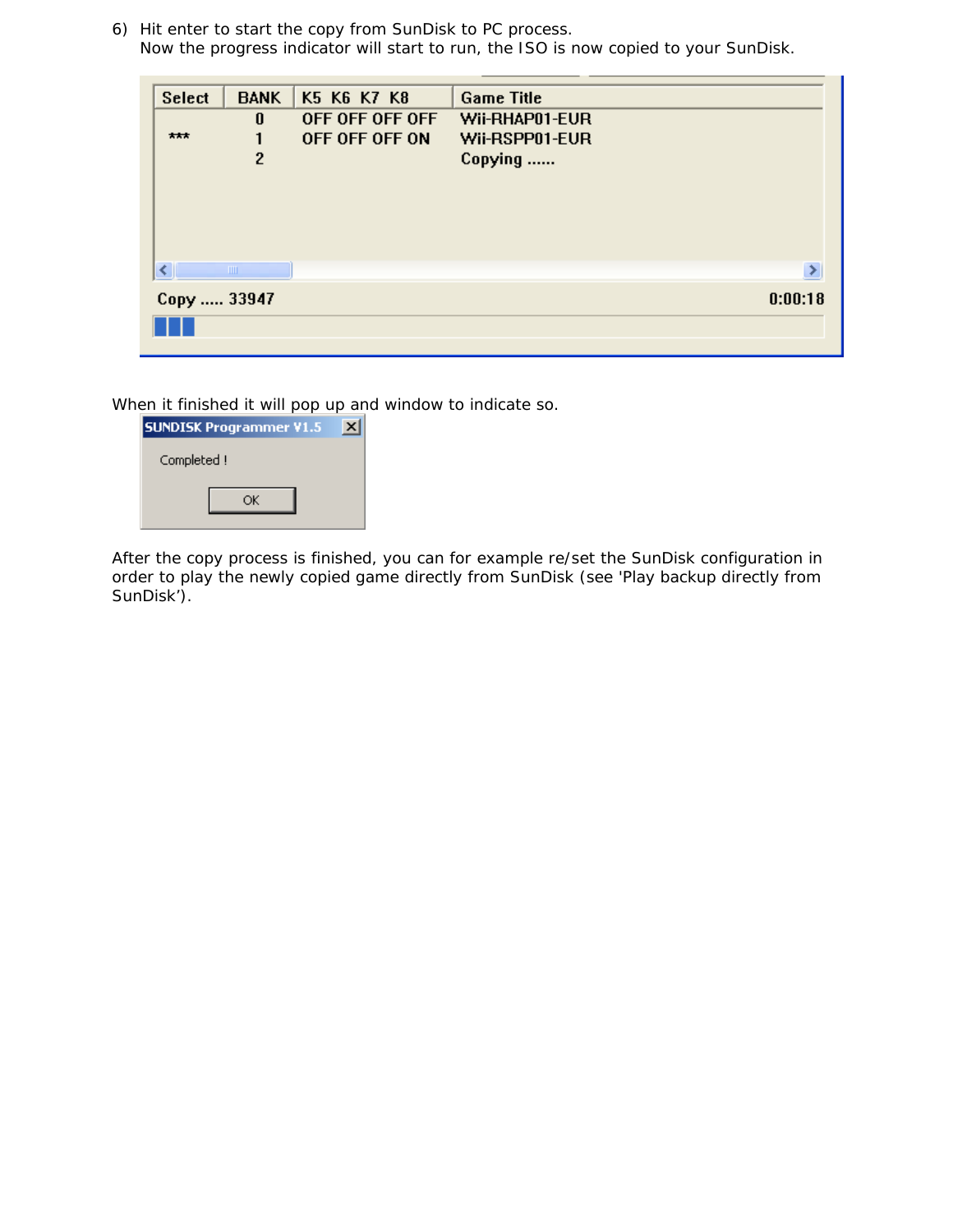#### <span id="page-15-0"></span>**3.7 Play DVD backup or Original Import**

Off course SunDisk can also play DVD backups (there is a SunKey inside). In order to do so you need to make sure that SunKey is enabled *(it is by default)* and set the SunDisk to run DVD.

- 1) Connect the SunDisk via usb2.0 to your PC OR if already connected, power down the Wii.
- 2) Start SunDisk Programmer tool; wait for status 'SUNDisk Ready Now'. Configuration( SunDisk 16G Ready Now )-
- 3) Select by clicking the following configuration settings to be active: **SUNDisk Configuration(**



4) Now click on 'Save Config' **Save Config** 

Save OK

5) Power on the wii, insert DVD and start playing.

If you are playing around with imports, then make sure you enable the update blocker.  $\overline{\triangledown}$  Upgrade Lock

D2Sun recommends to make a backup of the DVD to the SunDisk memory to enable high speed loading of the game (>8x). SunKey is running, like all other similar chips, only at 3x speed.

#### Disable SunKey

If there would be any situation in where you want to play original DVDs with SunKey disabled (for example to avoid future counter measures from Nintendo when you want to get online) then just disable the SunKey by setting switch K2 -> on.`

#### $\nabla$  Key Stop

From that moment the chip 'does not exists' in your wii and your wii will only play originals from your region.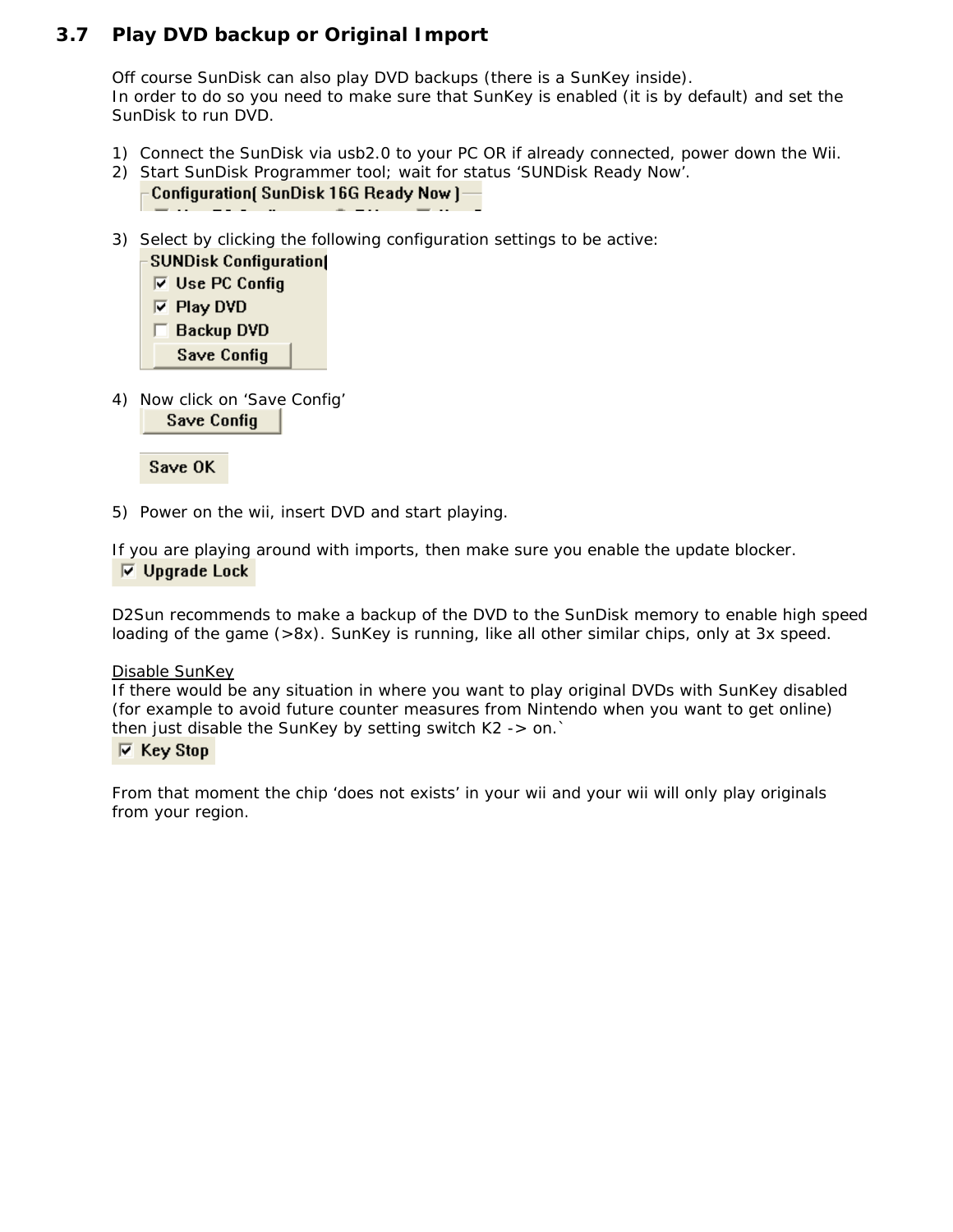## <span id="page-16-0"></span>**4. Controlling the SunDisk with external switch configure board**

Besides controlling your SunDisk with the Programmer PC tool you can also manage some of the functions by using the external switch configure board.



In this chapter, we will explain you how to use the external switch configure board. As you can see on the picture, the red pcb which comes with the 8GB version has only 3 jumper-switches, K1 K2 and K8 .

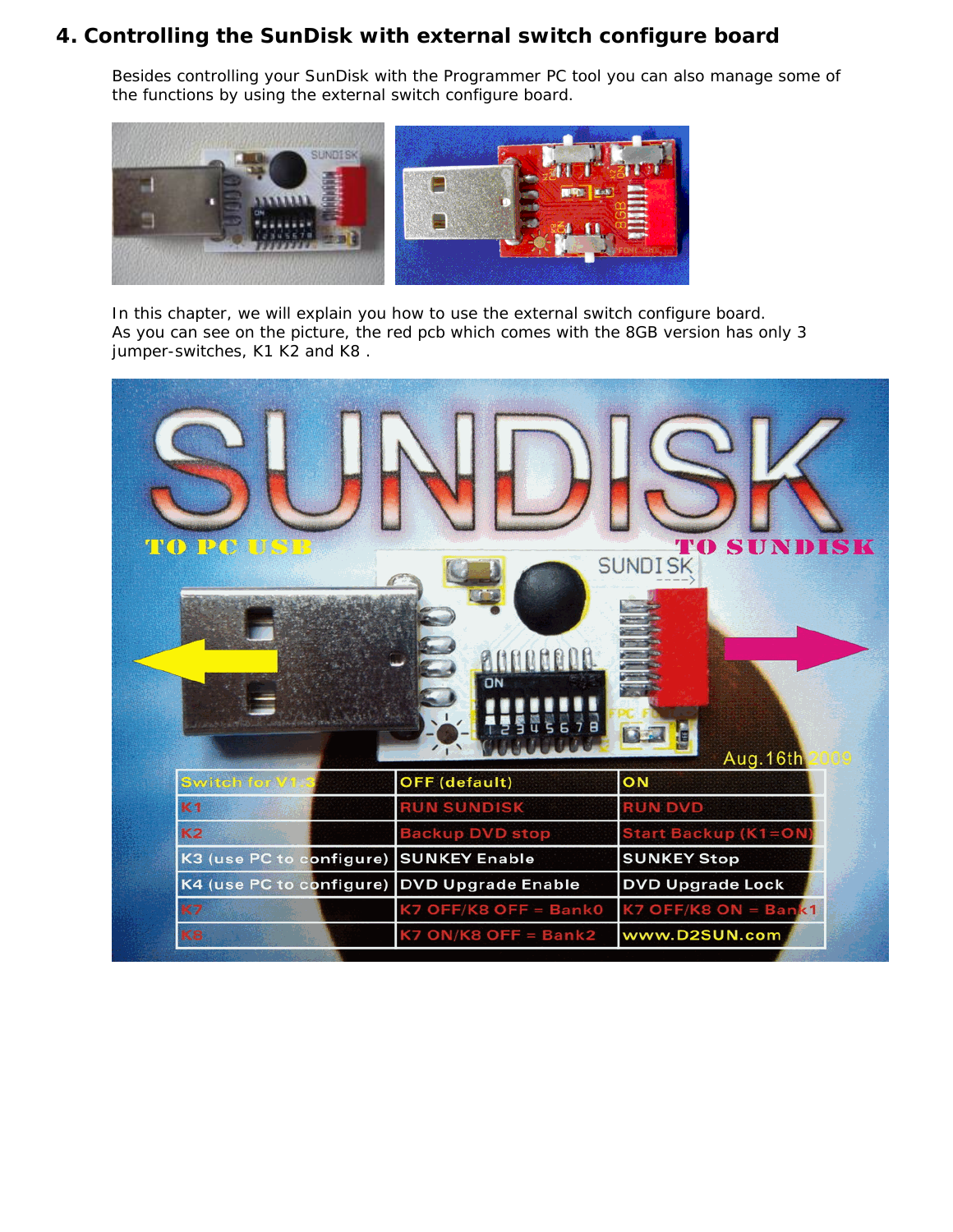## <span id="page-17-0"></span>**4.1 Legally backup DVD to SunDisk**

With the SunDisk you can make backups of Wii and GameCube games directly from the Wii DVD drive to the memory of the SunDisk. With this feature you're able to save the lifetime of your originals and play those without any noise of the wii DVD drive at full speed  $(>8x)$ .

Time taken by the backup process is depending on the type of DVD (SL / DL / original / backup), media quality, ISO data size, and some other factors of influence.

*Wii Sports (original) took us 15 minutes to backup to the SunDisk. SSBB (DL, original) took us 23 minutes to backup to the SunDisk.* 

#### DL games

SunDisk has full support for Dual Layer *(DVD9)* Games.

The upload of a DVD9 to SunDisk will use 2 banks in total, first bank for the first layer and the second bank for second layer. This is fully automatically managed by the SunDisk. Just make sure that you select bank 0 or 1 for a DL game because there needs to be a 'next' bank for the second layer!

- 1) Power off the wii.
- 2) Set PCB control switches for making the backup:





 $\overline{\phantom{a}}$ 

- 3) Select the memory bank to store the backup:
	- > bank0 set K7 off, K8 off bank1 set K7 off K8 on bank2 set K7 on, K8 off











8G first title set K8 off – 8G second title set K8 on



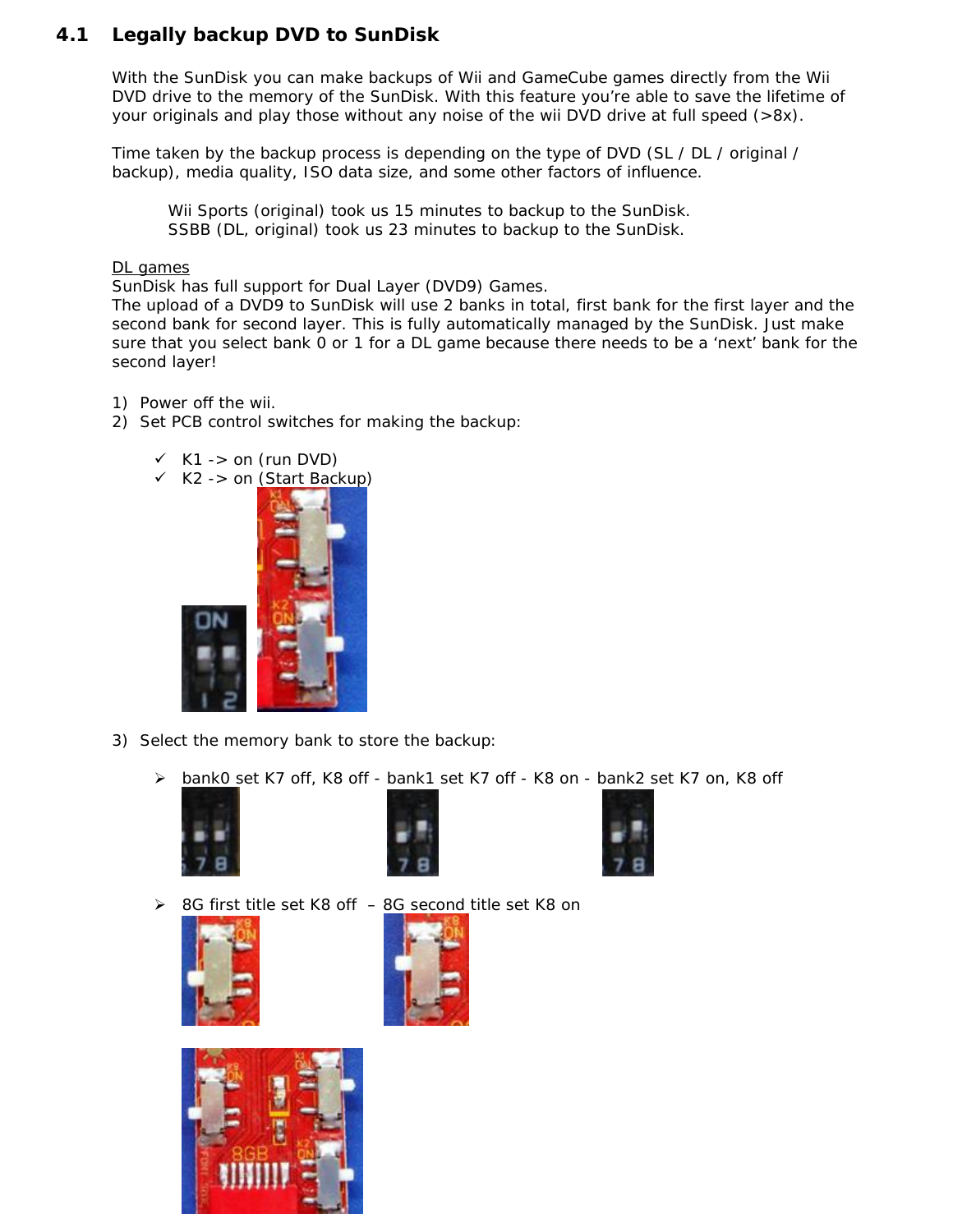4) Power on the wii and insert DVD to backup to SunDisk.

The backup of your DVD to SunDisk will now start automatically. When booted and after inserting the DVD the control PCB starts flashing the led light (pattern: on, on, on, off) indicating the backup is now in progress.



*While the backup process is in progress the led lights on the control PCB and chip starts to flash (pattern: on, on, on, off). The backup process is finished when the led lights stop flashing*

Wait until the control PCB stops flashing the led light, when it does the backup is finished. Now you can eject the DVD from the Wii.

If the flashing pattern changes to on, off, on, off it means an error has occurred. This can happen for example when your laser or DVD is dirty / damaged.

#### SunDisk 8GB version

SunDisk 8GB version has only 1 bank (0), but through SunDisk's special handle you can still upload an DVD9 to the memory and play or dump it without any issues!

Now you can choose to play the backup from the SunDisk (*see 'Play backup directly from SunDisk'*) or copy the backup to your pc in ISO format (*see 'Copy backup from SunDisk to P'C*). If you already have a backup ISO on your pc you can copy it to the memory of the SunDisk *(see 'Copy backup from PC to SunDisk')* in order to play the game with high speed loading  $( >8x).$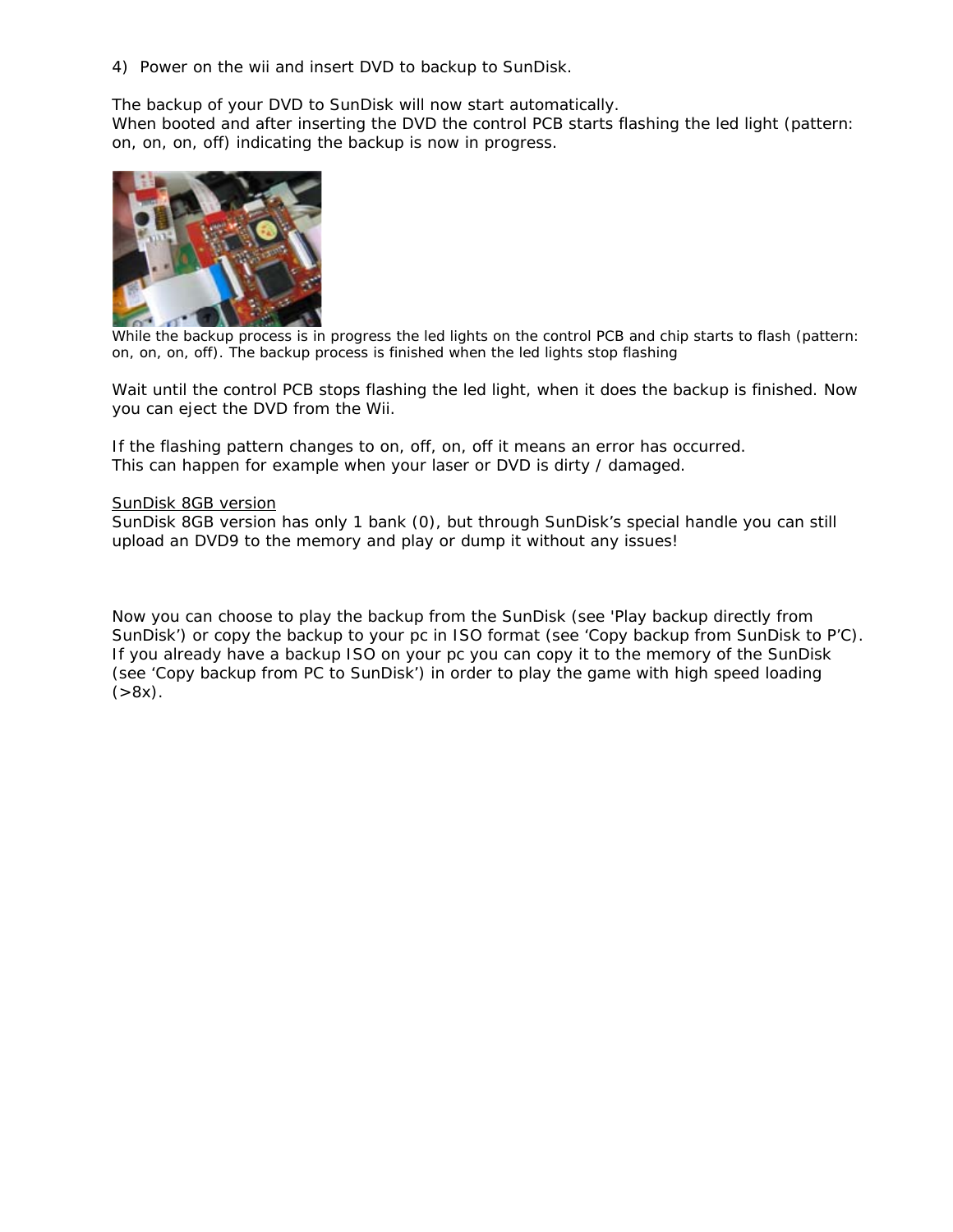#### <span id="page-19-0"></span>**4.2 Play backup directly from SunDisk**

As soon as you have one or more titles stored on the SunDisk you are ready to play them directly from the SunDisk. In order to do this you have to make sure SunDisk is set to be active and select the desired game to activate appropriate memory bank.

- 1) Power off the wii.
- 2) Set PCB control switches for playing backup from SunDisk:
	- K1 -> off *(run SunDisk)*



- 3) Select the memory bank to play the backup from:
	- > bank0 set K7 off, K8 off bank1 set K7 off K8 on bank2 set K7 on, K8 off







8G first title set K8 off – 8G second title set K8 on









In order to select one of the other games residents on the SunDisk just repeat this process and select next desired memory bank.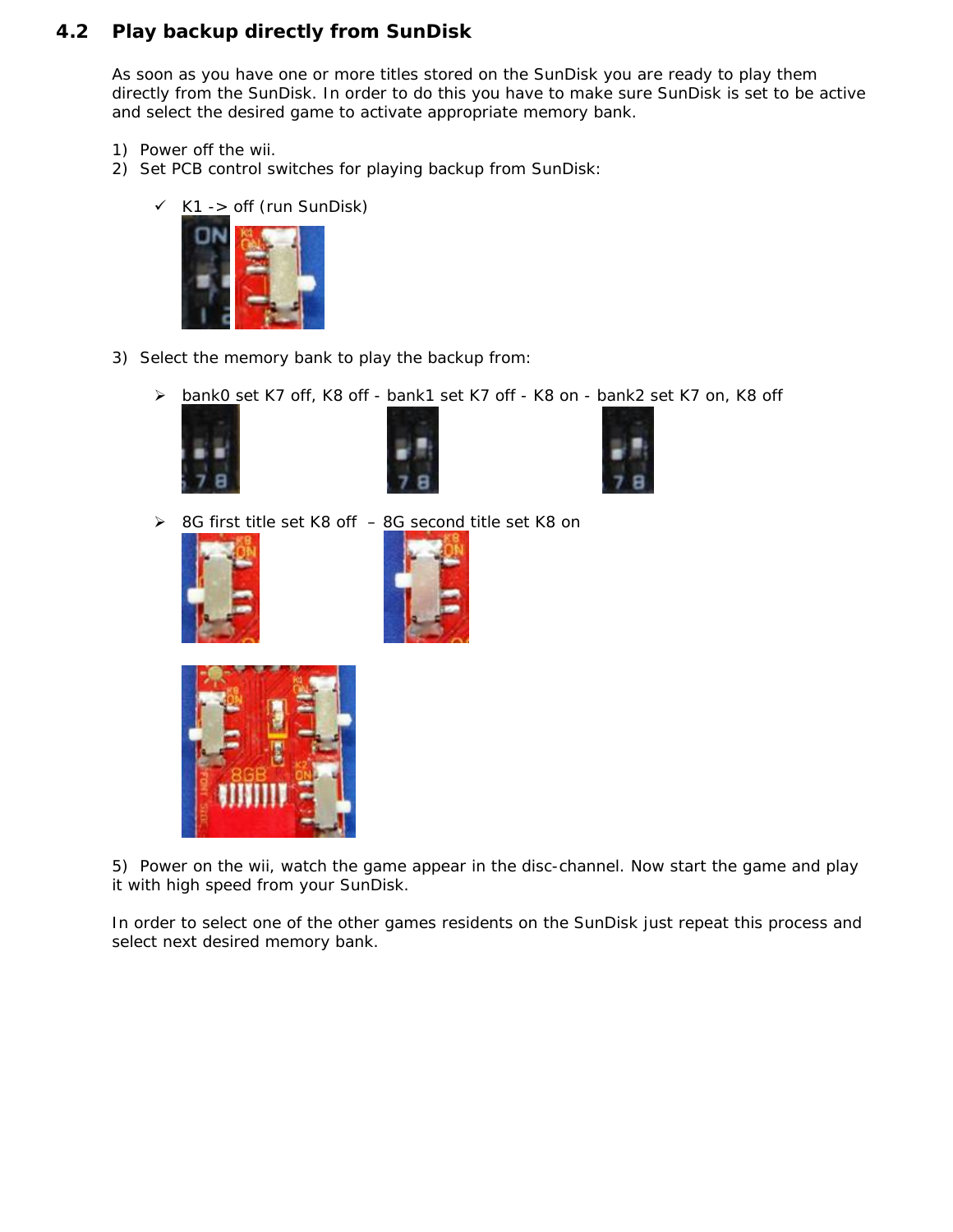## <span id="page-20-0"></span>**4.3 Play DVD backup or Original Import**

Off course SunDisk can also play DVD backups (there is a SunKey inside). In order to do so you need to make sure that SunKey is enabled *(it is by default)* and set the SunDisk to run DVD.

- 1) Power off the wii.
- 2) Set PCB control switches for playing backup with SunKey:
	- K1 -> on *(disable SunDisk)*
	- K2 -> off *(just play the DVD disc)*



3) Power on the wii, insert DVD and start playing.

D2Sun recommends to make a backup of the DVD to the SunDisk memory to enable high speed loading of the game (>8x). SunKey is running, like all other similar chips, only at 3x speed.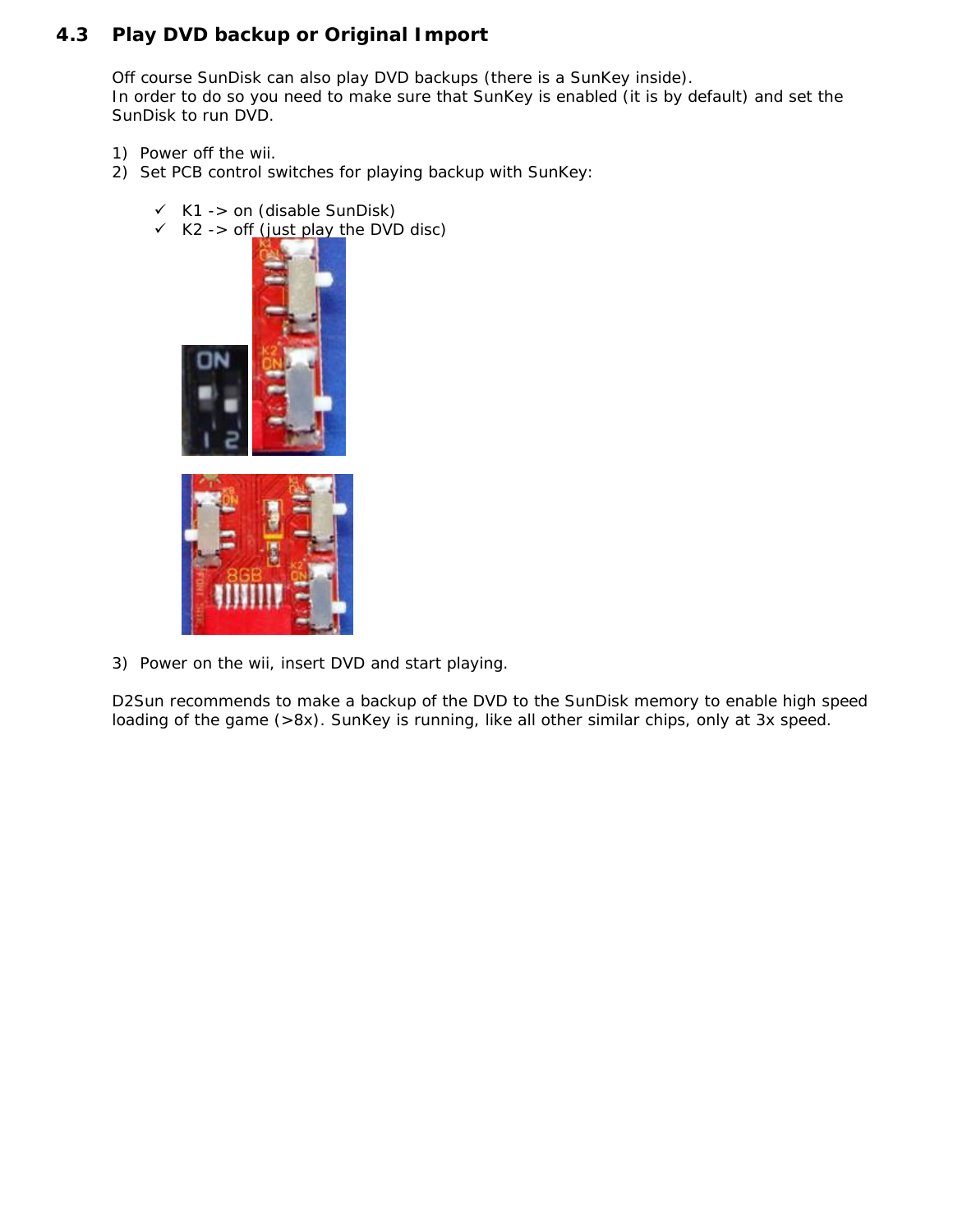## <span id="page-21-0"></span>**5. Use SunDisk as a high-speed READYBOOST device for vista/win7**



Because the SunDisk has very high quality and super fast SSD memory onboard which can write @ 10Mbytes/s and reads @ 30Mbyite/s), the D2Sun Team decided to release an extra feature for the SunDisk; SSD/ReadyBoost Mode operation for usage on Vista or Windows 7.

#### **With this mode you can use your SunDisk SSD memory to speed up the operations of your PC!**

#### <span id="page-21-1"></span>**5.1 Configure the SunDisk to enable READYBOOT operation.**

In order to use this feature you need to set the operational mode of the SunDisk to SSD/ReadyBoost.

Just connect your SunDisk to your PC and start the SunDisk Programmer tool.

- 1) Connect the SunDisk via usb2.0 to your PC.
- 2) Start SunDisk Programmer tool; wait for status 'SUNDisk Ready Now'. Configuration [SunDisk 16G Ready Now ]-
- 3) Make sure the 'Use PC Config' is selected  $\overline{\triangleright}$  Use PC Config
- 4) Then select the SSD/ReadyBoost Mode

SSD/ReadyBoost Mode

5) The Programmer will pop you with a conform box, click 'Yes".

| This operation all erase whole Wii data from your SunDisk ! Are you sure? |
|---------------------------------------------------------------------------|
| Yes                                                                       |

The SunDisk will now set the operation mode of the SundDisk to PC/ReadyBoost Mode.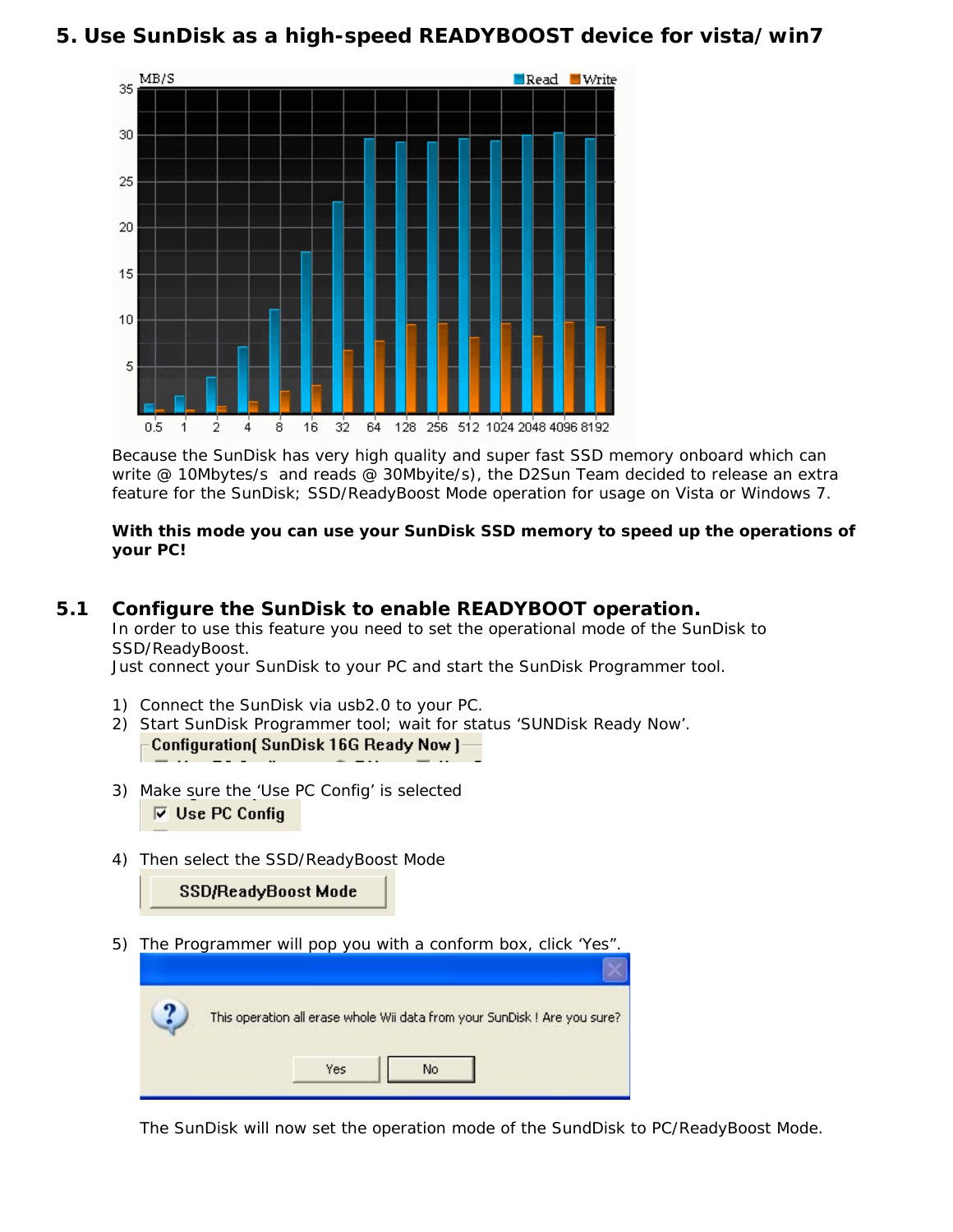| Please pull out the SunDisk and re-insert again ! |  |  |
|---------------------------------------------------|--|--|
|                                                   |  |  |

If you want to revert the operation mode back to Wii-Mode, just repeat this process but select "Wii Mode".

The rest of the steps and warnings are equal as described.

#### <span id="page-22-0"></span>**5.2 Configure SunDisk on Vista or Windows7 for ReadyBoost**

After re-connecting the SunDisk the Windows AutoPlay function will popup and offer you the option to use the SunDisk SSD as a caching device. Select the 'Speed up my system'.

| AutoPlay ے                                          |
|-----------------------------------------------------|
| SUNDISK SSD (E:)                                    |
| General options                                     |
| Open folder to view files<br>using Windows Explorer |
| Use this drive for backup<br>using Windows Backup   |
| Speed up my system<br>using Windows ReadyBoost      |
| View more AutoPlay options in Control Panel         |

If the AutoPlay function does not popup or does not offer you the 'Speed up my system' option, then just open 'Computer' , select the SunDisk drive and right click, select properties and then select the ReadyBoost tab.

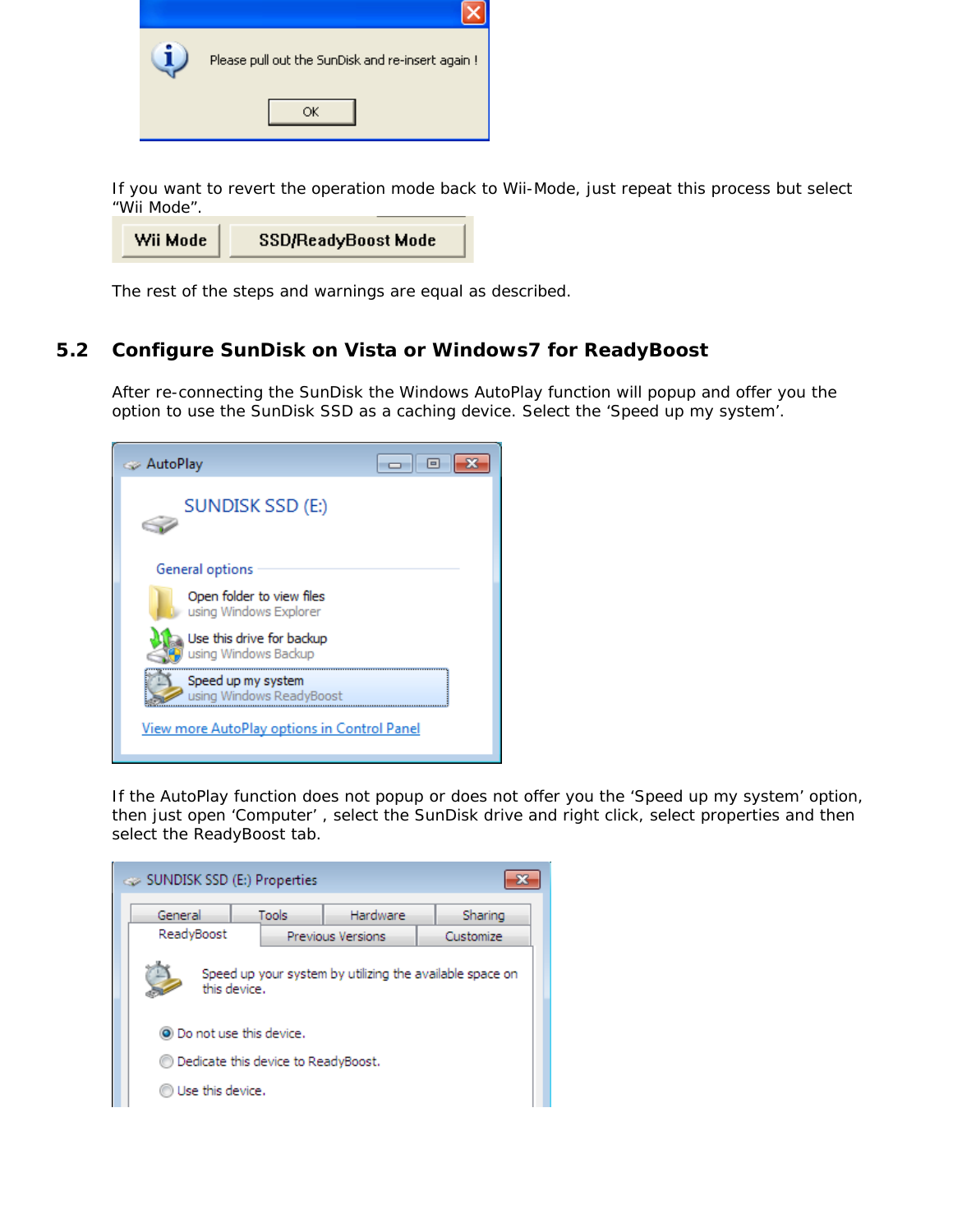Now select the option 'Use this device' if you want to be able to manage the size of the caching file.



Or you can just select 'Dedicate this device to ReadyBoost'.



Click OKE and now windows will initialize the SunDisk for ReadyBoost.

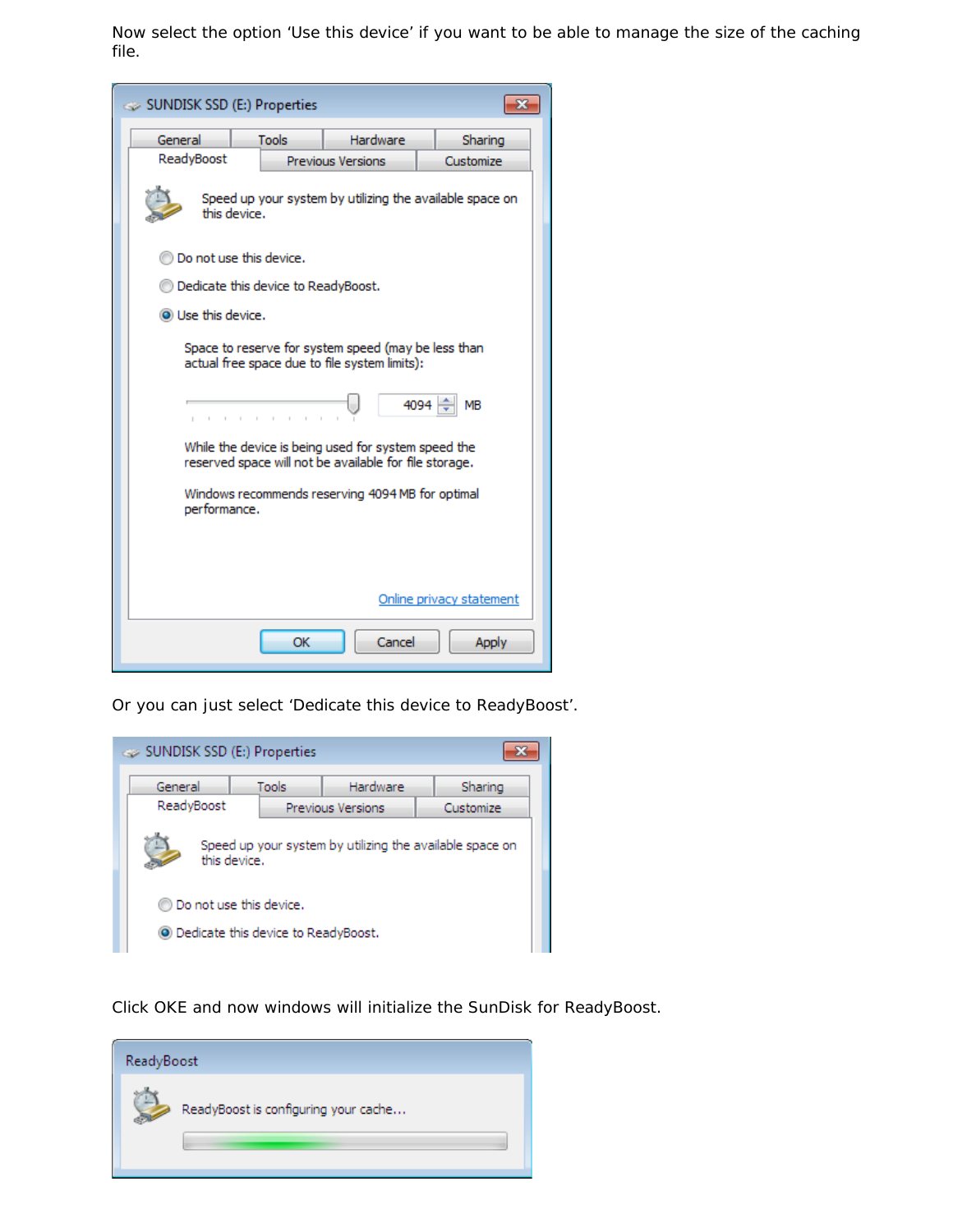The SunDisk now contains the just initialized Windows ReadyBoost Cache File.

÷

|      |                                         | Computer > SUNDISK SSD (E:)     |                  |                       | Search SUNDISK SSD (E:) |
|------|-----------------------------------------|---------------------------------|------------------|-----------------------|-------------------------|
|      | Include in library $\blacktriangledown$ | Share with $\blacktriangledown$ | New folder       |                       | 睚                       |
| ites | ▲                                       | ∽<br>Name                       | Date modified    | Type                  | Size                    |
| ktop | E                                       | ReadyBoost                      | 9/4/2009 9:49 AM | ReadyBoost Cache File | 4,192,256 KB            |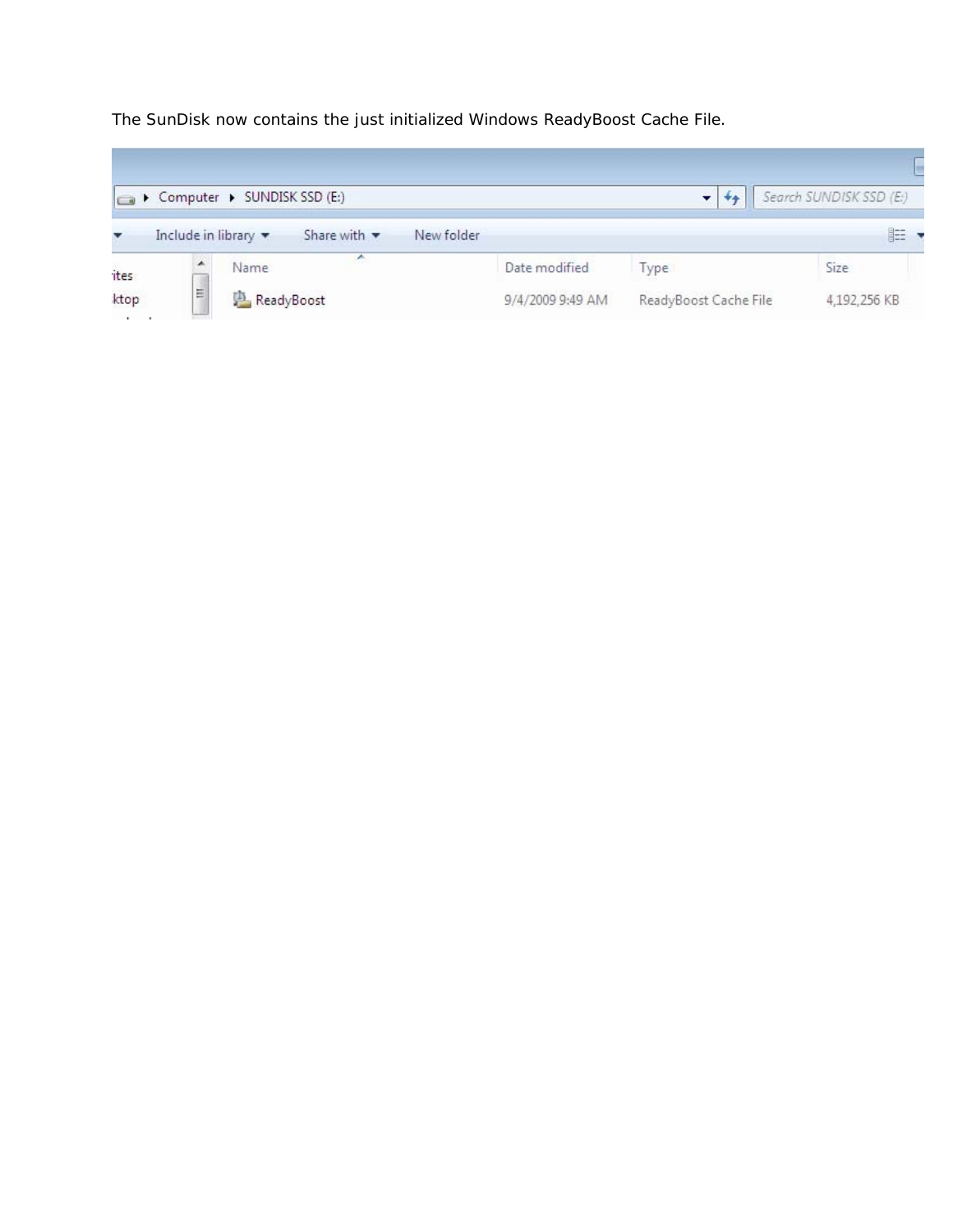## <span id="page-25-0"></span>**6. Updating the SunDisk firmware**

As advertised the SunDisk is fully upgradable by using the Nero Dual Programmer.



This device is the programmer used for all D2Sun's updatable chips. Updating with this device is easy and there is no need for drivers at all!

Properly the hardest part of the update processes it to make sure you have the ribbons connected correctly.

#### <span id="page-25-1"></span>**6.1 Check for the latest SunDisk firmware**

Check on the D2Sun's website for available SunDisk firmware updates. <http://www.d2sun.com/download.htm>

#### <span id="page-25-2"></span>**6.2 Connecting SunDisk to the Nero Programmer**

Make sure the Nero programmer is connected to the SunDisk by the 8 pin FPC ribbon, and connect them like show, use the second port on the programmer, make sure the blue tag of the FPC are at the under-side.

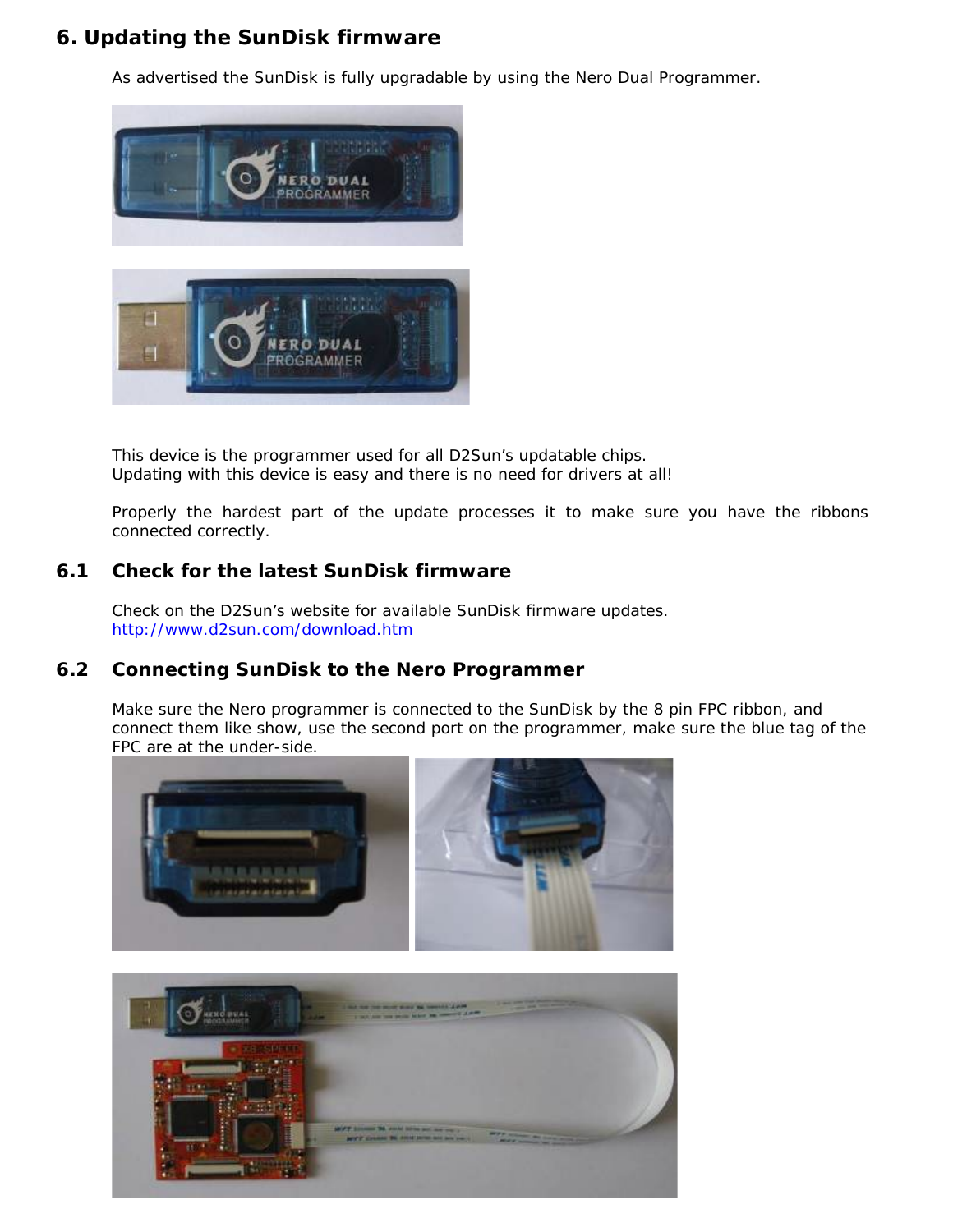## <span id="page-26-0"></span>**6.3 Connecting Nero Programmer to PC**

Connect the Nero Programmer to your PC usb2.0 port, the red led will light.



## <span id="page-26-1"></span>**6.4 Updating the SunDisk firmware**

Start the SunDisk firmware updater, as soon as it finds the Programmer to be ready, the START button will become green. The update will start and show you the progress.



When the update process is finished the start button will become green and available again.



#### <span id="page-26-2"></span>**6.5 Error IDCODE does not match**

If there is a bad connection (ribbons) then the following error message is displayed:



Then recheck all connections to make sure they are connected correctly.